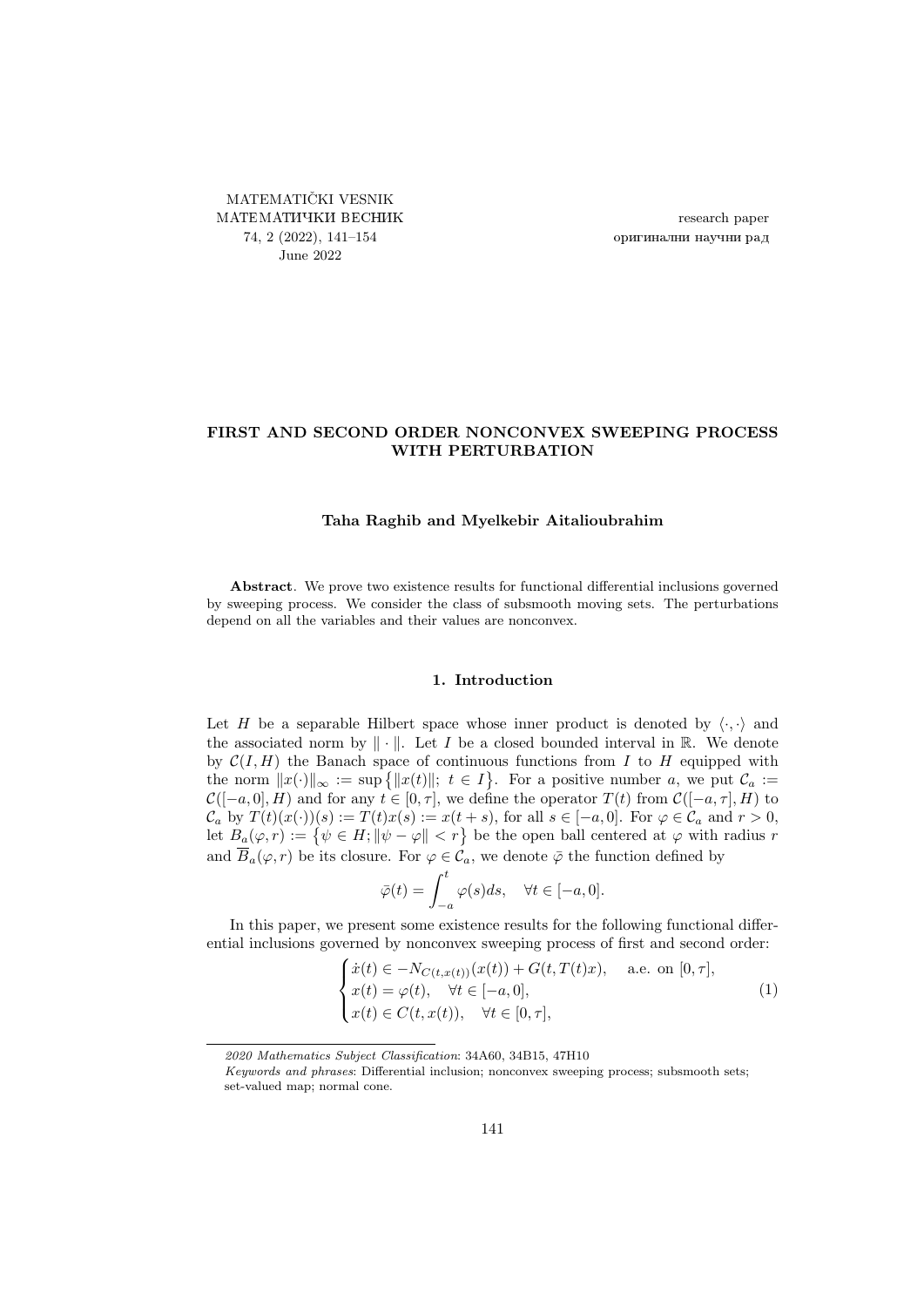<span id="page-1-0"></span>
$$
\begin{cases}\n\ddot{x}(t) \in -N_{C(t,x(t),\dot{x}(t))}(\dot{x}(t)) + F(t,T(t)x,T(t)\dot{x}), & \text{a.e. on } [0,\tau], \\
\dot{x}(t) = \varphi(t), \quad \forall t \in [-a,0], \\
\dot{x}(t) \in C(t,x(t),\dot{x}(t)), & \text{a.e. on } [0,\tau], \\
x(t) = \bar{\varphi}(t), \quad \forall t \in [-a,0],\n\end{cases}
$$
\n(2)

where  $a, \tau > 0$ , C, F and G are three multifunctions,  $\varphi$  and  $\bar{\varphi}$  are two functions and  $N_{C(t,x(t))}(x(t))$  (resp.  $N_{C(t,x(t),\dot{x}(t))}(\dot{x}(t))$ ) denotes the Clarke normal cone to  $C(t, x(t))$  (resp.  $C(t, x(t), \dot{x}(t))$ ) at  $x(t)$  (resp.  $\dot{x}(t)$ ).

The evolution problems [\(1\)](#page-0-1) and [\(2\)](#page-1-0) are generally called the sweeping process which is related to the modelization of elasto-plastic materials (see for example [\[14,](#page-13-1) [15\]](#page-13-2)). It has been introduced and studied by Moreau [\[13\]](#page-13-3), in the setting where all sets  $C(t)$  are assumed to be convex. Several authors have studied this problem in the case where the values of  $C$  are convex, see for example [\[4\]](#page-13-4).

The previous results have been generalized in different papers which have treated the general case where the values of C are uniformly  $\rho$ -prox-regular, see [\[2,](#page-13-5) [5,](#page-13-6) [12\]](#page-13-7) and the references therein. Haddad, Noel and Thibault [\[11\]](#page-13-8) have considered the problem [\(1\)](#page-0-1), without delay, when the values of G are convex and the sets  $C(t, x)$ are ball-compact and subsmooth. Noel [\[17\]](#page-13-9) has studied the problem [2](#page-1-0) under the last hypotheses of the last paper. It is necessary here to notice that the class of subsmooth sets strictly contains the class of closed convex sets and the class of proxregular sets. Recently, Aissous, Nacry and Nguyen [\[1\]](#page-13-10) have studied the following differential inclusion:

$$
\begin{cases}\n\dot{x}(t) \in -N_{C(t,x(t))\times Q}(x(t)) + F(t, x(t)) \times \{f(t, x_1(t))\}, & \text{a.e. on } [T_0, T], \\
x(t) \in C(t, x(t)) \times Q, & \text{on } [T_0, T], \\
x(T_0) = (u_0, q_0),\n\end{cases}
$$

where  $x = (x_1, x_2) : [T_0, T] \to H^2$ , the values of F are convex, f is a single-valued map, Q is a convex set of H and the sets  $C(t, x_1, x_2)$  are subsmooth. The authors have used the existence of solution for the last problem, to prove the existence of solution for first and second order sweeping process.

Our main purpose in this work, is to prove the existence results for [\(1\)](#page-0-1) and [\(2\)](#page-1-0) when the values of G and F are nonconvex and the sets  $C(t, x)$  and  $C(t, x, y)$  are ball-compact and subsmooth.

<span id="page-1-1"></span>The paper is organized as follows. In Section [2,](#page-1-1) we recall some important notions and introduce notations that will be used throughout the paper. The next section is devoted to Problem [\(1\)](#page-0-1). In Section [4,](#page-8-0) we treat the existence of solutions for [\(2\)](#page-1-0).

## 2. Preliminaries

Throughout the paper, B is the open unit ball of H and  $B(x, r)$  (resp.  $\overline{B}(x, r)$ ) is the open (resp. closed) ball with center  $x \in H$  and radius  $r > 0$ . Let S be a nonempty

and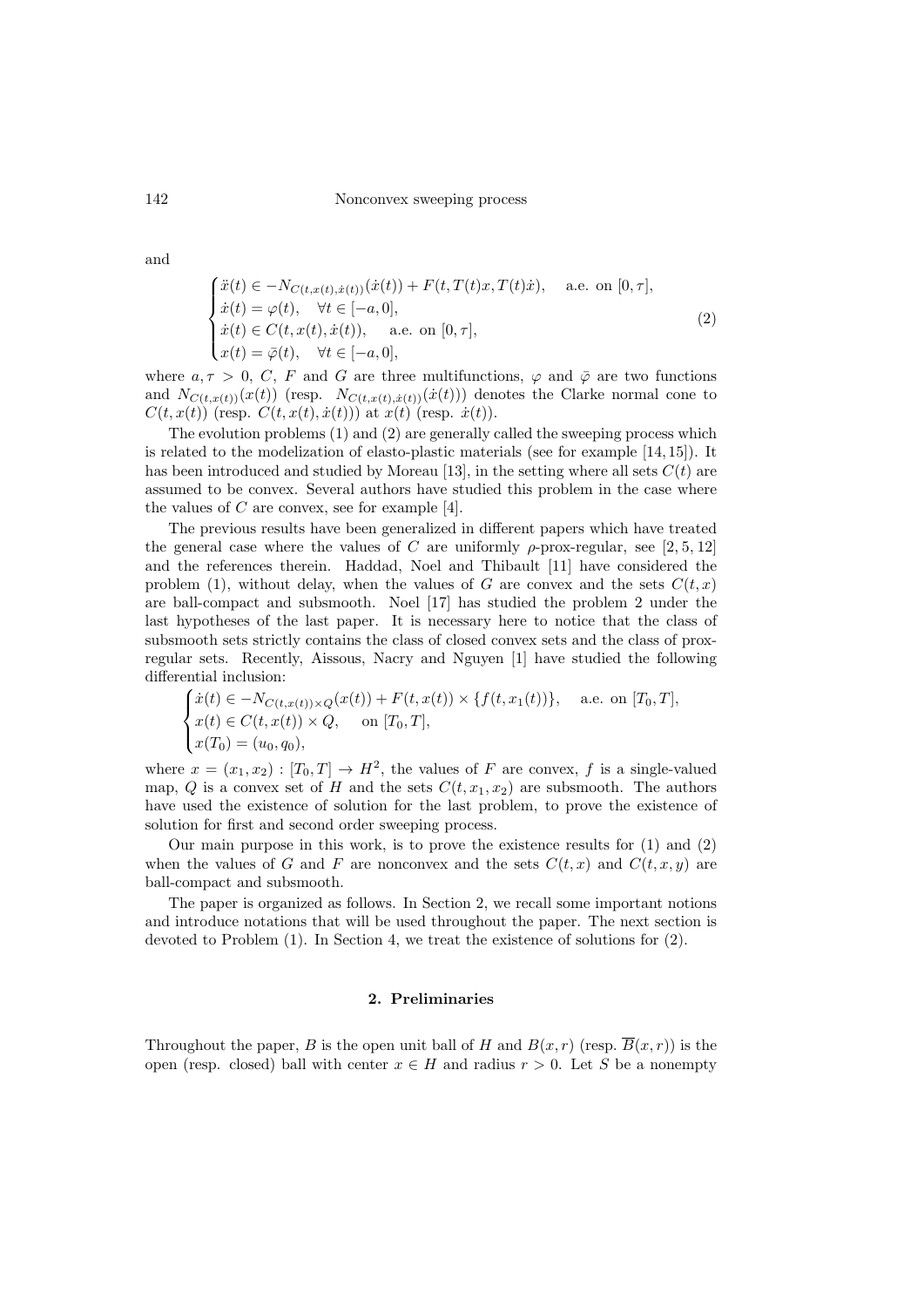subset of H. For an element  $x \in H$ ,  $d(x, S)$  or  $d_S(x) := \inf\{||y - x|| \mid y \in S\}$ is the distance of  $x$  from the set  $S$ . The support function of  $S$  is defined, for any  $v \in H$ , by  $\sigma(v, S) := \sup_{s \in S} \langle v, s \rangle$  and the projection set of x into S is the set  $\text{Proj}_S(x) := \{ y \in S \mid d_S(x) = ||x - y|| \}.$  Recall that a subset S of  $(H, \|\cdot\|)$  is ballcompact provided that  $S \cap rB$  is compact in  $(H, \|\cdot\|)$  for every real  $r > 0$ . Note here that  $\text{Proj}_{S}(x)$  is nonempty when S is nonempty and ball-compact.

Now, we shortly review the definitions of the various notions used in this paper (see [\[8,](#page-13-11)9] as general references). Let  $V : H \to \mathbb{R}$  be a Lipschitz function around x. The upper generalized Clarke directional derivative  $V^o(x, \cdot)$  is

$$
V^{o}(x, v) := \limsup_{h \to 0^{+}} \frac{V(y + hv) - V(y)}{h}.
$$

The Clarke subdifferential of  $V$  at  $x$  is defined by

 $\partial V(x) := \{ y \in H : \langle y, v \rangle \leq V^o(x, v), \text{ for all } v \in H \}.$ 

Note that  $\partial V(x)$  is convex and closed. A vector  $h \in H$  belongs to the Clarke tangent cone  $T(S, x)$  when for every sequence  $(x_n)_n$  in S converging to x and every sequence of positive numbers  $(t_n)_n$  converging to 0, there exists some sequence  $(h_n)_n$  in H converging to h such that  $(x_n + t_n h_n) \in S$  for all  $n \in \mathbb{N}$ . This cone is closed and convex, and its negative polar  $N(S, x)$  is the Clarke normal cone to S at  $x \in S$ , that is,  $N(S, x) = \{v \in H : \langle v, h \rangle \leq 0, \quad \forall h \in T(S; x)\}.$ 

Next, we introduce a new class of sets via the concept of subsmoothness of the Hilbert space  $H$  (see [\[3\]](#page-13-13)). Let S be a closed subset of H. We say that S is subsmooth at  $x_0 \in S$ , if for every  $\varepsilon > 0$  there exists  $\delta > 0$  such that

<span id="page-2-0"></span>
$$
\langle \xi_1 - \xi_2, x_1 - x_2 \rangle \ge -\varepsilon \|x_1 - x_2\|,\tag{3}
$$

whenever  $x_1, x_2 \in B(x_0, \delta) \cap S$  and  $\xi_i \in N(S, x_i) \cap B$ ,  $i \in \{1, 2\}$ . The set S is subsmooth, if it is subsmooth at each point of  $S$ . We further say that  $S$  is uniformly subsmooth, if for every  $\varepsilon > 0$ , there exists  $\delta > 0$ , such that [\(3\)](#page-2-0) holds for all  $x_1, x_2 \in S$ satisfying  $||x_1 - x_2|| < \delta$  and all  $\xi_i \in N(S, x_i) \cap B$ ,  $i \in \{1, 2\}$ . It is clear that an uniformly subsmooth set is subsmooth.

DEFINITION 2.1. Let  $(S(q))_{q \in Q}$  be a family of closed sets of H with parameter  $q \in Q$ . This family is called equi-uniformly subsmooth, if for every  $\epsilon > 0$ , there exists  $\delta > 0$ such that for each  $q \in Q$ , the inequality [\(3\)](#page-2-0) holds for all  $x_1, x_2 \in S(q)$  satisfying  $||x_1 - x_2|| < \delta$  and all  $\xi_i$  ∈  $N(S(q), x_i) \cap B$ ,  $i \in \{1, 2\}.$ 

The following propositions summarize some important consequences of equi-uniformly subsmooth family needed in the sequel (see [\[11\]](#page-13-8)).

PROPOSITION 2.2. Let  $\{C(t,x): (t,x) \in [0,\tau] \times H\}$  be a family of nonempty closed sets of H which is equi-uniformly subsmooth and let  $\eta \geq 0$ . Assume that there exist  $L, L' \geq 0$  and a continuous function  $v : [0, \tau] \to \mathbb{R}$  such that for any  $x, x', y, y' \in H$ and  $s, t \in [0, \tau]: |d(y, C(t, x)) - d(y', C(s, x'))| \leq |v(t) - v(s)| + L'||y - y'|| + L||x - x'||$ . Then the following assertions hold:

(a) for all  $(t, x) \in [0, \tau] \times H$  and  $y \in C(t, x)$ , we have  $\eta \partial d_{C(t, x)}(y) \subset \eta B$ ,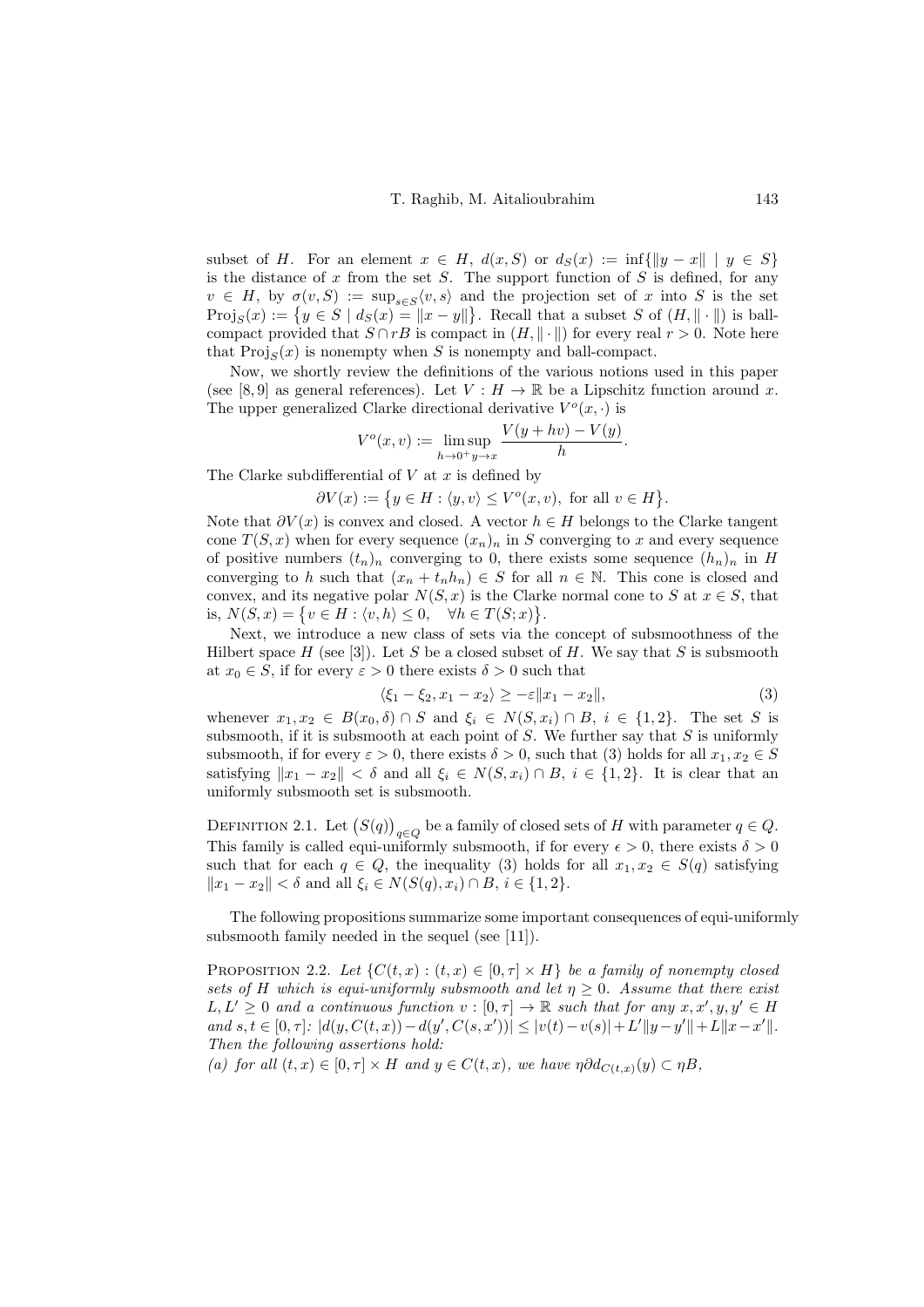(b) for each sequence  $(t_n)_n$  in  $[0, \tau]$  converging to t, any sequence  $(x_n)_n$  converging to x, any sequence  $(y_n)_n$  converging to  $y \in C(t, x)$  with  $y_n \in C(t_n, x_n)$ , and any  $\xi \in H$ , we have  $\lim_{n\to+\infty} \sup \sigma(\xi, \eta \partial d_{C(t_n,x_n)}(y_n)) \leq \sigma(\xi, \eta \partial d_{C(t,x)}(y)).$ 

The following results will be needed. For the proof see [\[3,](#page-13-13) [6,](#page-13-14) [16\]](#page-13-15).

PROPOSITION 2.3. Let S be a nonempty subset of H and  $x \in H$ . If  $y \in \text{Proj}_S(x)$ , then  $x - y \in N_S(y)$ .

PROPOSITION 2.4. Let S be a closed subset of H and  $v_0 \in S$ . If S is subsmooth at  $v_0$ , then  $\partial d_S(v_0) = N_S(v_0) \cap B$ .

Next, for nonempty subsets  $A, B$  of  $H$ , we denote  $e(A, B) := \sup \{ d_B(x) : x \in A \}$ and  $H(A, B) = \max \{e(A, B), e(B, A)\}\$ . A multifunction is said to be measurable if its graph is measurable. For more details on measurability theory, we refer the reader to [\[7\]](#page-13-16). Let us recall the following lemmas that will be used in the sequel.

<span id="page-3-5"></span>LEMMA 2.5 ([\[18\]](#page-13-17)). Let  $\Omega$  be a nonempty set in H. Assume that  $F : [a, b] \times \Omega \to 2^H$ is a multifunction with nonempty closed values satisfying: (a) for every  $x \in \Omega$ ,  $F(\cdot, x)$  is measurable on [a, b];

(b) for every  $t \in [a, b]$ ,  $F(t, \cdot)$  is (Hausdorff) continuous on  $\Omega$ . Then for any measurable function  $x(\cdot) : [a, b] \to \Omega$ , the multifunction  $F(\cdot, x(\cdot))$  is measurable on  $[a, b]$ .

<span id="page-3-0"></span>LEMMA 2.6 ([\[18\]](#page-13-17)). Let  $G : [a, b] \to 2^H$  be a measurable multifunction and  $y(\cdot) : [a, b] \to H$ a measurable function. Then for any positive measurable function  $r(\cdot)$ :  $[a, b] \rightarrow$  $\mathbb{R}^+$ , there exists a measurable selection  $g(\cdot)$  of G such that for almost all  $t \in [a, b]$  $||g(t) - y(t)|| \leq d(y(t), G(t)) + r(t).$ 

If  $D$  is a bounded subset of  $H$ , then the Kuratowski's measure of noncompactness of D is defined by  $\beta(D) = \inf \{ d > 0 : D \text{ admits a finite number of sets with diameter} \}$ less than  $d$ .

In the following lemma, we recall some useful properties for the measure of noncompactness  $\beta$ .

<span id="page-3-1"></span>LEMMA 2.7 ([\[10\]](#page-13-18)). Let X be an infinite dimensional real Banach space and  $D_1$ ,  $D_2$ be two bounded subsets of X. Then

<span id="page-3-3"></span>(i)  $\beta(D_1) = 0 \Leftrightarrow D_1$  is relatively compact, (ii)  $\beta(\lambda D_1) = |\lambda| \beta(D_1); \lambda \in \mathbb{R}$ ,

$$
(iii) D_1 \subseteq D_2 \Rightarrow \beta(D_1) \leq \beta(D_2), \qquad \qquad (iv) \ \beta(D_1 + D_2) \leq \beta(D_1) + \beta(D_2),
$$

<span id="page-3-4"></span>(v) if  $x_0 \in X$  and r is a positive real number then  $\beta(B(x_0, r)) = 2r$ .

### <span id="page-3-2"></span>3. First order perturbed nonconvex sweeping process with delay

In this section, we study the existence of solutions of [\(1\)](#page-0-1). First, let us make the following assumptions: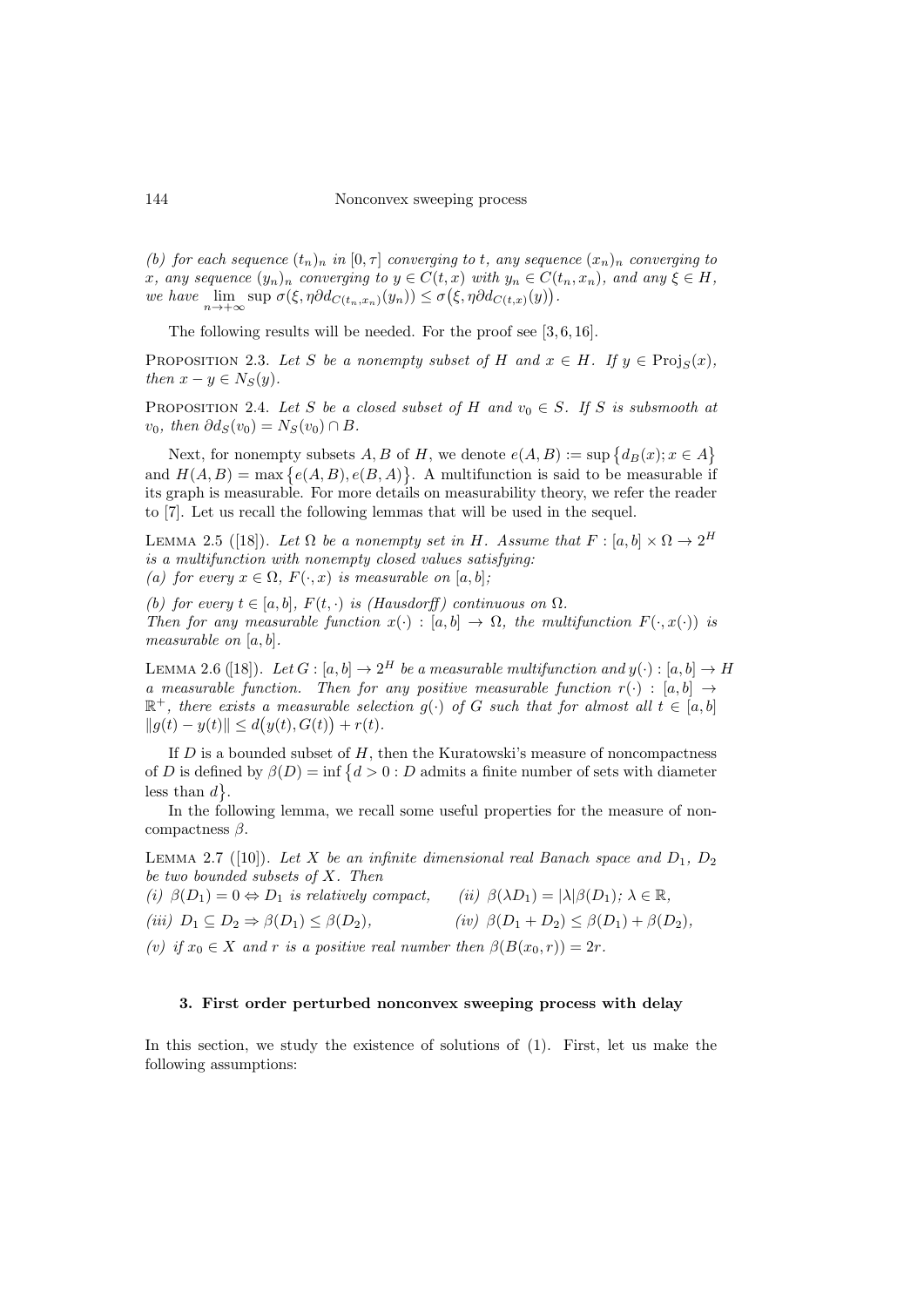<span id="page-4-0"></span>(H1) C :  $[0,b] \times H \rightarrow 2^H$  is a set-valued map with nonempty and closed values satisfying:

(a) the family  $\{C(t, x) : (t, x) \in [0, b] \times H\}$  is equi-uniformly subsmooth,

(b) for any  $I \times A \subset [0, b] \times H$ , the set  $C(I \times A)$  is ball-compact in H,

<span id="page-4-4"></span>(c) there exist an absolutely continuous function  $v : [0, b] \to \mathbb{R}$  and  $K \in \mathbb{R}^+$  such that  $|d(x, C(t, x')) - d(y, C(s, y'))| \leq |v(t) - v(s)| + K||x - y||$ , for all  $x, y, x', y' \in H$  and  $s, t \in [0, b];$ 

<span id="page-4-1"></span>(H2)  $G : [0, b] \times C_a \to 2^H$  is a set-valued map with nonempty closed values satisfying (i) for each  $\psi \in \mathcal{C}_a$ ,  $t \mapsto G(t, \psi)$  is measurable.

(ii) there exists a function  $m(\cdot) \in L^1([0, b], \mathbb{R}^+)$  such that for all  $t \in [0, b]$  and for all  $\psi_1, \psi_2 \in C_a$ :  $H\big(G(t, \psi_1), G(t, \psi_2)\big) \leq m(t) ||\psi_1 - \psi_2||_{\infty},$ 

(iii) for all  $\varphi \in \mathcal{C}_a$ , there exist  $r > 0$  and functions  $q(\cdot), p(\cdot) \in L^1([0, b], \mathbb{R}^+)$  such that for all  $t \in [0, b]$  and for all  $\psi \in \overline{B}_a(\varphi, r)$ :  $||G(t, \psi)|| := \sup_{y \in G(t, \psi)} ||y|| \le q(t) + p(t) ||\psi||_{\infty}$ .

Now, we are able to state our first existence result for [\(1\)](#page-0-1).

<span id="page-4-2"></span>THEOREM 3.1. If assumptions [\(H1\)](#page-4-0) and [\(H2\)](#page-4-1) are satisfied, then for all  $\varphi \in \mathcal{C}_a$  such that  $\varphi(0) \in C(0, \varphi(0))$ , there exist  $\tau > 0$  and a continuous function  $x(\cdot) : [-a, \tau] \to H$ , that is absolutely continuous on  $[0, \tau]$  such that  $x(\cdot)$  is a solution of [\(1\)](#page-0-1).

*Proof.* Fix  $\varphi \in \mathcal{C}_a$  such that  $\varphi(0) \in C(0, \varphi(0))$ . There exist  $r > 0$  and  $q(\cdot), p(\cdot) \in$  $L^1([0, b], \mathbb{R}^+)$  such that  $||G(t, \psi)|| \leq q(t) + p(t)||\psi||_{\infty}$ ,  $\forall (t, \psi) \in [0, b] \times \overline{B}_a(\varphi, r)$ . Let  $\tau_1 > 0$  be such that

$$
\int_0^{\tau_1} \left[|\dot v(t)| + (K+1)\big(q(t)+p(t)(\|\varphi\|_\infty+r)\big)\right]dt < \frac{r}{2}.
$$

For  $\varepsilon > 0$  set

$$
\eta_1(\varepsilon) = \sup \left\{ \gamma \in ]0, \varepsilon] : \left| \int_{t_1}^{t_2} \left[ |\dot{v}(s)| + (K+1)(q(s) + p(s)(\|\varphi\|_{\infty} + r)) \right] ds \right| < \varepsilon
$$
  
if  $|t_1 - t_2| < \gamma$ 

and  $\eta_2(\varepsilon) = \sup \{ \gamma \in ]0, \varepsilon] : ||\varphi(t_1) - \varphi(t_2)|| < \varepsilon \text{ if } |t_1 - t_2| < \gamma \}.$ Put  $\eta(\varepsilon) = \min\{\eta_1(\varepsilon), \eta_2(\varepsilon)\}\$  and  $\tau = \min\{\frac{1}{2}\eta(\frac{r}{2}), \tau_1, b\}$ . We will use the following lemma to prove the main result of this section.

<span id="page-4-3"></span>LEMMA 3.2. If assumptions [\(H1\)](#page-4-0) and [\(H2\)](#page-4-1) are satisfied, then for all  $n \in \mathbb{N}^*$  and for all measurable function  $y(\cdot): [0, \tau] \to H$ , there exist a continuous mapping  $x_n(\cdot):$  $[-a,\tau] \to H$ , step functions  $\theta_n(\cdot), \overline{\theta}_n(\cdot) : [0,\tau] \to [0,\tau]$  and  $g_n(\cdot) \in L^1([0,\tau], H)$  such that

$$
x_n(\cdot) = \varphi \text{ on } [-a, 0], \ x_n(\theta_n(t)) \in C(\theta_n(t), x_n(\theta_n(t))), \ \forall t \in [0, \tau],
$$
  

$$
x_n(t) \in \overline{B}(\varphi(0), \frac{r}{2}), \ T(\theta_n(t))x_n \in \overline{B}_a(\varphi, r), \ \forall t \in [0, \tau],
$$
  

$$
g_n(t) \in G(t, T(\theta_n(t))x_n), \ \forall t \in [0, \tau],
$$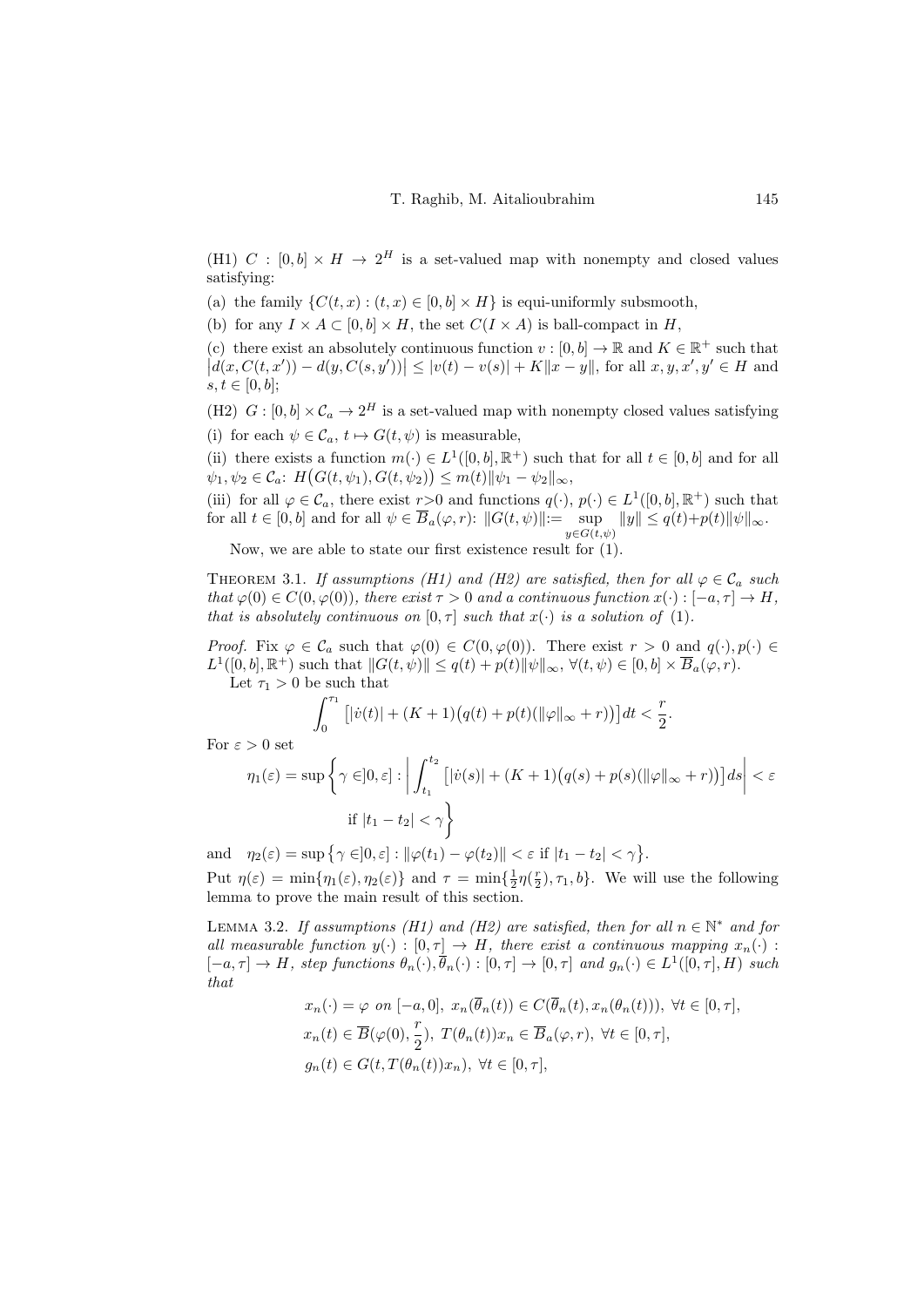### 146 Nonconvex sweeping process

$$
||g_n(t) - y(t)|| \le d\big(y(t), G(t, T(\theta_n(t))x_n)\big) + \frac{1}{n}, \text{ for almost all } t \in [0, \tau],
$$
  

$$
\dot{x}_n(t) - g_n(t) \in -N_{C(\overline{\theta}_n(t), x_n(\theta_n(t)))}\big(x_n(\overline{\theta}_n(t))\big), \text{ a.e. on } [0, \tau].
$$

*Proof.* Fix  $n \in \mathbb{N}^*$  and let  $y(\cdot) : [0, \tau] \to H$  be a measurable function. Consider a sequence  $(P_n)_n$  of subdivisions of  $[0, \tau] : P_n = \{t_0^n = 0 < t_1^n < \ldots < t_2^n = \tau\},\$ where  $t_i^n = i \frac{\tau}{2^n}$ ,  $0 < i < 2^n$ . Let us define a sequence  $(x_n)_n$  of approximate solutions as follows. Set  $x_n(s) = \varphi(s)$  for all  $s \in [-a, 0]$ . Put  $x_0^n = \varphi(0) \in C(t_0^n, x_0^n)$ . The set-valued map  $t \mapsto G(t, T(t_0^n)x_n)$  is measurable, then, in view of Lemma [2.6,](#page-3-0) there set-valued map  $t \mapsto G(t, T(t_0), t_n)$  is measurable, then, in view of Lemma 2.0, there exists a function  $g_0^n \in L^1([0, t_1^n], H)$  such that  $g_0^n(t) \in G(t, T(t_0^n), x_n)$ , for all  $t \in [0, t_1^n]$ , and  $||g_0^n(t) - y(t)|| \le d(y(t), G(t, T(t_0^n)x_n)) + \frac{1}{n}$ , for almost all  $t \in [0, t_1^n]$ . The ballcompactness of  $C(t_1^n, x_0^n)$  ensures that  $\text{Proj}_{C(t_1^n, x_0^n)}(x_0^n + \int_{t_0^n}^{t_1^n} g_0^n(s)ds) \neq \emptyset$ . Then, we can choose a point  $x_1^n \in \text{Proj}_{C(t_1^n, x_0^n)} (x_0^n + \int_{t_0^n}^{t_1^n} g_0^n(s) ds)$ . Hence, we have  $x_1^n \in$  $C(t_1^n, x_0^n)$  and by [\(H1\)](#page-4-0) we deduce

$$
\left\|x_1^n - \left(x_0^n + \int_{t_0^n}^{t_1^n} g_0^n(s)ds\right)\right\| = d_{C(t_1^n, x_0^n)} \left(x_0^n + \int_{t_0^n}^{t_1^n} g_0^n(s)ds\right)
$$
  

$$
\leq \int_{t_0^n}^{t_1^n} \left[|\dot{v}(s)| + K\left(q(s) + p(s)(r + \|\varphi\|_{\infty})\right)\right] ds.
$$

Now, set  $x_n(t)=x_0^n+\frac{\alpha(t)-\alpha(t_0^n)}{\alpha(t_1^n)-\alpha(t_0^n)}$  $\frac{\alpha(t)-\alpha(t_0^n)}{\alpha(t_1^n)-\alpha(t_0^n)}\left(x_1^n-x_0^n-\int_{t_0^n}^{t_1^n}g_0^n(s)ds\right)+\int_{t_0^n}^tg_0^n(s)\,ds, \,\text{for all}\,\, t\!\in\![t_0^n,t_1^n],$ where  $\alpha(t) = \int_0^t [|\dot{v}(s)| + K(q(s) + p(s)(r + ||\varphi||_{\infty}))] ds$ ,  $\forall t \in [0, \tau]$ . So for all  $t \in [t_0^n, t_1^n]$ 

$$
||x_n(t) - \varphi(0)|| \le \alpha(t) - \alpha(t_0^n) + \int_{t_0^n}^t (q(s) + p(s)||\varphi||_{\infty})ds
$$
  

$$
\le \int_{t_0^n}^t [|\dot{v}(s)| + (K+1)(q(s) + p(s)(r + ||\varphi||_{\infty}))]ds
$$

which is equivalent to  $x_n(t) \in \overline{B}(\varphi(0), \frac{r}{2})$  for all  $t \in [t_0^n, t_1^n]$ . Now, we have to estimate  $||(T(t_1^n)x_n)(s) - \varphi(s)||$  for each  $s \in [-a, 0]$ . If  $-t_1^n \leq s \leq 0$ , then  $(t_1^n + s) \in [0, t_1^n]$ . Thus, by the fact that  $|s| \le t_1^n \le \tau < \eta(\frac{r}{2})$ , we have

$$
|| (T(t_1^n)x_n)(s) - \varphi(s) || = ||x_n(t_1^n+s) - \varphi(s) || \le ||x_n(t_1^n+s) - \varphi(0)|| + ||\varphi(s) - \varphi(0)|| \le r.
$$

Therefore,  $T(t_1^n)x_n \in \overline{B}_a(\varphi, r)$ . Next, we reiterate this process for constructing the sequences  $(g_i^n(\cdot))_i$  and  $(x_i^n)_i$  and the function  $x_n(\cdot)$  satisfying, for all  $0 \le i \le 2^n - 1$ and for all  $t \in [t_i^n, t_{i+1}^n]$ , the following assertions:

<span id="page-5-1"></span><span id="page-5-0"></span>
$$
g_i^n(t) \in G(t, T(t_i^n)x_n),
$$
\n
$$
x_0^n \in C(t_0^n, x_0^n), x_{i+1}^n \in C(t_{i+1}^n, x_i^n),
$$
\n
$$
||x_n(t) - \varphi(0)|| \le \int_{t_0^n}^t [|v(s)| + (K+1)(q(s) + p(s)(r + ||\varphi||_{\infty}))] ds,
$$
\n
$$
x_n(t) \in \overline{B}(\varphi(0), \frac{r}{2}), T(t_i^n)x_n \in \overline{B}_a(\varphi, r),
$$
\n
$$
||g_i^n(t) - y(t)|| \le d(y(t), G(t, T(t_i^n)x_n)) + \frac{1}{n}, \text{ a.e.}
$$
\n(5)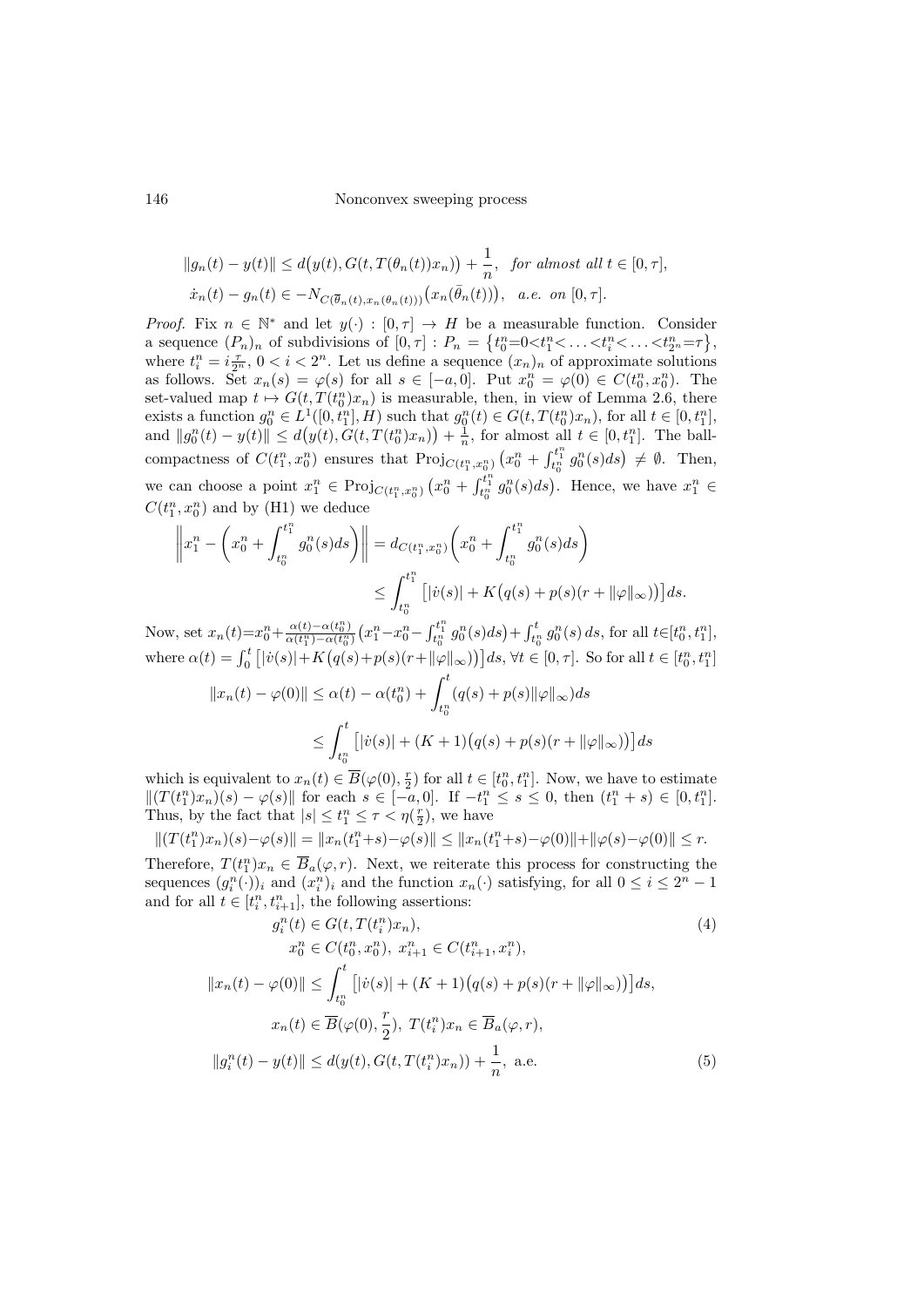$$
x_{i+1}^n \in \text{Proj}_{C(t_{i+1}^n, x_i^n)} \left( x_i^n + \int_{t_i^n}^{t_{i+1}^n} g_i^n(s) ds \right), \tag{6}
$$

$$
\left\|x_{i+1}^n - \left(x_i^n + \int_{t_i^n}^{t_{i+1}^n} g_i^n(s)ds\right)\right\| \le \int_{t_i^n}^{t_{i+1}^n} \left[|\dot{v}(s)| + K\left(q(s) + p(s)(r + \|\varphi\|_{\infty})\right)\right]ds,
$$
  

$$
x_n(t) = x_i^n + \frac{\alpha(t) - \alpha(t_i^n)}{\alpha(t_{i+1}^n) - \alpha(t_i^n)} \left(x_{i+1}^n - x_i^n - \int_{t_i^n}^{t_{i+1}^n} g_i^n(s)ds\right) + \int_{t_i^n}^t g_i^n(s)ds.
$$

Now, we define the functions  $\theta_n(\cdot), \bar{\theta}_n(\cdot) : [0, \tau] \to [0, \tau]$  and  $g_n(\cdot) \in L^1([0, \tau], H)$  by setting for all  $t \in [t_i^n, t_{i+1}^n[: \bar{\theta}_n(t) = t_{i+1}^n, \theta_n(t) = t_i^n]$  and  $g_n(t) = g_i^n(t)$ , and  $\bar{\theta}(\tau) = \tau$ ,  $\theta_n(\tau) = t_{2^n-1}^n$  and  $g_n(\tau) = g_{2^n-1}^n(\tau)$ . We claim that  $x_n(\cdot)$  is absolutely continuous. Indeed, for all  $0 \leq i \leq 2^n - 1$  and for all t and s in  $[t_i^n, t_{i+1}^n]$ ,  $s < t$ , one has

$$
x_n(t) - x_n(s) = \frac{\alpha(t) - \alpha(s)}{\alpha(t_{i+1}^n) - \alpha(t_i^n)} \left( x_{i+1}^n - x_i^n - \int_{t_i^n}^{t_{i+1}^n} g_i^n(\tau) d\tau \right) + \int_s^t g_i^n(\tau) d\tau.
$$

Then, by  $(4)$  and  $(6)$ , we get

$$
||x_n(t) - x_n(s)|| \leq \frac{\alpha(t) - \alpha(s)}{\alpha(t_{i+1}^n) - \alpha(t_i^n)} \left\| x_{i+1}^n - x_i^n - \int_{t_i^n}^{t_{i+1}^n} g_i^n(\tau) d\tau \right\| + \int_s^t ||g_i^n(\tau)|| d\tau
$$
  
\n
$$
\leq \int_s^t \left[ |\dot{v}(\tau)| + (K+1) \left( q(\tau) + p(\tau) (\|\varphi\|_{\infty} + r) \right) \right] d\tau. \tag{7}
$$

By addition this last inequality holds for all  $s, t \in [0, \tau]$  with  $s < t$ . Hence  $x_n(\cdot)$  is absolutely continuous. Remark that for all  $0 \leq i \leq 2^{n} - 1$  and for almost every t in  $[t_i^n,t_{i+1}^n],\,$ 

$$
\dot{x}_n(t) = \frac{\dot{\alpha}(t)}{\alpha(t_{i+1}^n) - \alpha(t_i^n)} \left( x_{i+1}^n - x_i^n - \int_{t_i^n}^{t_{i+1}^n} g_i^n(s) ds \right) + g_n(t).
$$

Then, we obtain for almost every  $t \in [0, \tau]$ 

$$
\|\dot{x}_n(t) - g_n(t)\| \le |\dot{v}(t)| + K\big(q(t) + p(t)(\|\varphi\|_{\infty} + r)\big)
$$

Observe that by construction, we have  $g_n(t) \in G(t, T(\theta_n(t))x_n)$  and

$$
||g_n(t) - y(t)|| \le d(y(t), G(t, T(\theta_n(t))x_n)) + \frac{1}{n}.
$$

Also, by construction and the relation [\(6\)](#page-6-0), we have for almost every  $t \in [0, \tau]$ 

$$
\dot{x}_n(t) - g_n(t) \in -N_{C(\bar{\theta}_n(t), x_n(\theta_n(t)))}(x(\bar{\theta}_n(t))). \qquad \Box
$$

<span id="page-6-1"></span>.

Now, we are ready to prove Theorem [3.1.](#page-4-2) The proof will be given in several steps. First, by Lemma [3.2,](#page-4-3) we can define inductively sequences  $(g_n(\cdot))_{n\geq 1},(x_n(\cdot))_{n\geq 1}\subset$  $\mathcal{C}([-a,\tau], H)$  and  $(\theta_n(\cdot))_{n \geq 1}, (\bar{\theta}_n(\cdot))_{n \geq 1} \subset S([0,\tau], [0,\tau]),$  where  $S([0,\tau], [0,\tau])$  denotes the space of step functions from  $[0, \tau]$  into  $[0, \tau]$ , such that

$$
x_n(\cdot) = \varphi \text{ on } [-a, 0], \ x_n(\overline{\theta}_n(t)) \in C(\overline{\theta}_n(t), x_n(\theta_n(t))), \ \forall t \in [0, \tau],
$$
  

$$
x_n(t) \in \overline{B}(\varphi(0), \frac{r}{2}), \ T(\theta_n(t))x_n \in \overline{B}_a(\varphi, r), \ \forall t \in [0, \tau],
$$
  

$$
g_n(t) \in G(t, T(\theta_n(t))x_n), \ \forall t \in [0, \tau],
$$

<span id="page-6-0"></span>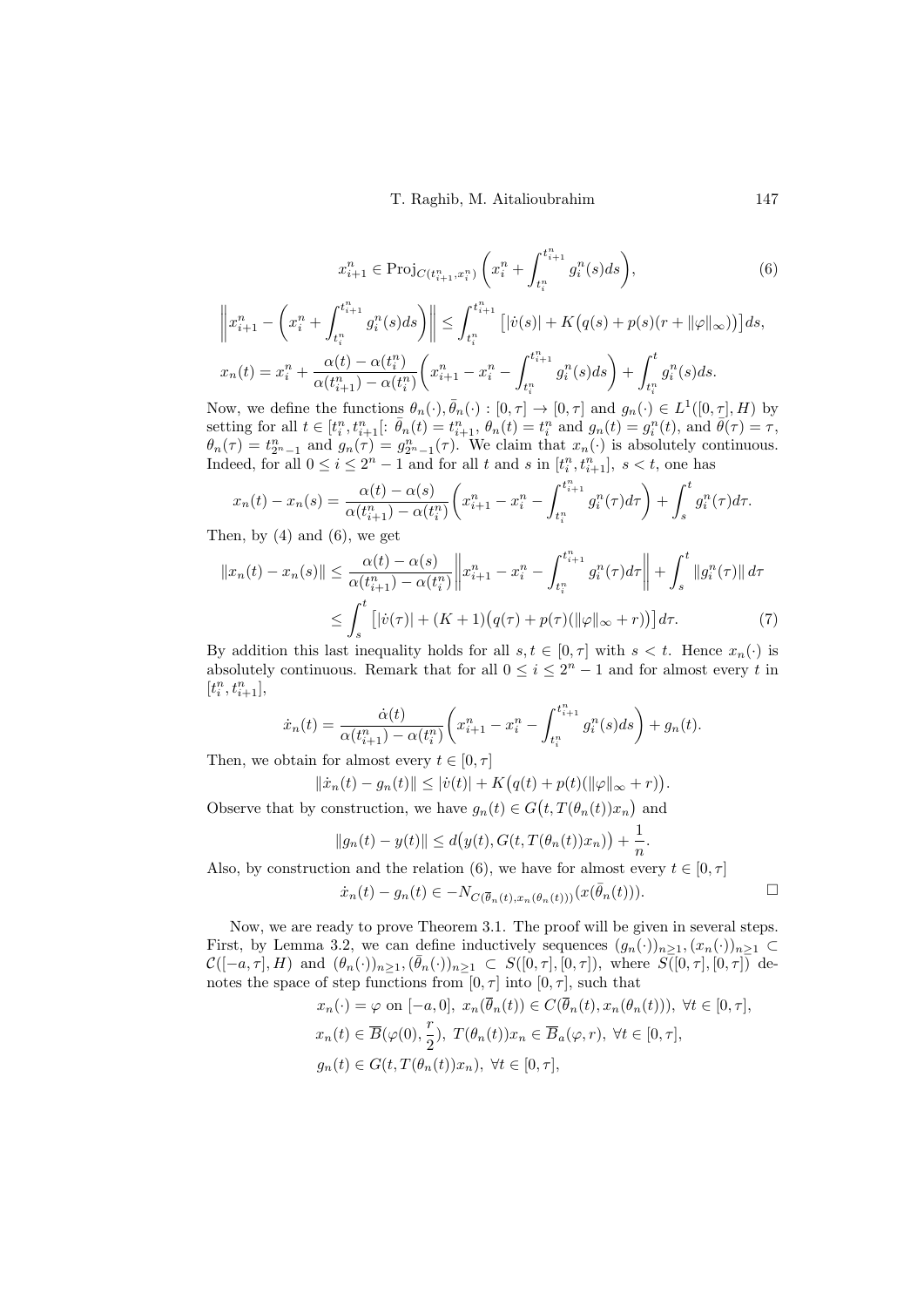148 Nonconvex sweeping process

$$
||g_{n+1}(t) - g_n(t)|| \le d(g_n(t), G(t, T(\theta_{n+1}(t))x_{n+1})) + \frac{1}{n+1}, \text{ a.e. on } [0, \tau],
$$
  

$$
\dot{x}_n(t) - g_n(t) \in -N_{C(\bar{\theta}_n(t), x_n(\theta_n(t)))}(x_n(\bar{\theta}_n(t))), \text{ a.e. on } [0, \tau].
$$

**Step 1.** Convergence of  $x_n(\cdot)$  to some absolutely continuous mapping  $x(\cdot)$ . Fix any  $t \in [0, \tau].$  We have  $x_n(\overline{\theta}_n(t)) \in C(\overline{\theta}_n(t), x_n(\theta_n(t)))$ ,  $||x_n(\overline{\theta}_n(t))|| < ||\varphi(0)|| + 2r = \lambda$ and  $||x_n(\theta_n(t))|| < \lambda$ , which implies that  $x_n(\overline{\theta}_n(t)) \in C([0,\tau] \times \lambda B) \cap \lambda B$ . Then  ${x_n(\bar{\theta}_n(t)) : n \ge 1}$  is relatively compact in H, in view of [\(H1\).](#page-4-0) Now, for all  $t \in [0, \tau]$ ,  $\beta\big\{x_n(t):n\geq 1\big\}=\beta\big\{x_n(t)-x_n(\overline{\theta}_n(t))+x_n(\overline{\theta}_n(t)):n\geq 1\big\}.$  From Lemma [2.7](#page-3-1) [\(iv\),](#page-3-2) we get  $\beta \{x_n(t) : n \geq 1\} \leq \beta \{x_n(t) - x_n(\overline{\theta}_n(t)) : n \geq 1\} + \beta \{x_n(\overline{\theta}_n(t)) : n \geq 1\}.$ Since the set  $\{x_n(\theta_n(t)) : n \geq 1\}$  is relatively compact in H, by Lemma [2.7](#page-3-1) [\(i\),](#page-3-3)  $\beta\big\{x_n(\overline{\theta}_n(t)):n\geq 1\big\}=0.$  Then  $\beta\big\{x_n(t):n\geq 1\big\}\leq \beta\big\{x_n(t)-x_n(\overline{\theta}_n(t)):n\geq 1\big\}=0.$  $\beta \{\int_{\bar{\theta}_n(t)}^t \dot{x}_n(s)ds : n \geq 1\}$ . By Lemma [2.7](#page-3-1) [\(v\),](#page-3-4) we obtain

$$
\beta\{x_n(t) : n \ge 1\} \le \beta\bigg\{B\bigg(0, \int_t^{\overline{\theta}_n(t)} (|v(s)| + (K+1)(q(s) + p(s)(\|\varphi\|_{\infty} + r)))ds\bigg)\bigg\}
$$
  
=2
$$
\int_t^{\overline{\theta}_n(t)} (|v(s)| + (K+1)(q(s) + p(s)(\|\varphi\|_{\infty} + r)))ds.
$$

Since the right term of the above inequality converges to 0 as  $n \to \infty$ ,  $\beta \{x_n(t)$ :  $n \geq 1$  = 0. Hence  $\{x_n(t) : n \geq 1\}$  is relatively compact in H. Moreover, since  $\|\dot{x}_n(t)\| \leq |\dot{v}(t)| + (K+1)(q(t) + p(t)(\|\varphi\|_{\infty} + r))$  for almost every  $t \in [0, \tau]$ , by Arzelà-Ascoli's Theorem, we can select a subsequence, again denoted by  $(x_n(\cdot))_n$  which converges uniformly to an absolutely continuous function  $x(\cdot)$  on  $[0, \tau]$ . Moreover  $(\dot{x}_n(\cdot))_n$  converges weakly to  $\dot{x}(\cdot)$  in  $L^1([0,\tau], H)$ . Also, since all functions  $x_n(\cdot)$  agree with  $\varphi(\cdot)$  on  $[-a, 0]$ , we can obviously say that  $(x_n(\cdot))_n$  converges uniformly to  $x(\cdot)$ on  $[-a, 0]$ , if we extend  $x(\cdot)$  in such a way that  $x(\cdot) \equiv \varphi(\cdot)$  on  $[-a, 0]$ . Additionally, observe that  $(x_n(\bar{\theta}_n(\cdot)))_n$  converges uniformly to  $x(\cdot)$  on  $[0, \tau]$ . Indeed, by [\(7\)](#page-6-1), we have  $||x_n(\bar{\theta}_n(t))-x(t)|| \leq ||x_n(\bar{\theta}_n(t))-x_n(t)||+||x_n(t)-x(t)||$ 

$$
\leq \int_t^{\overline{\theta}_n(t)} \biggl(|\dot{v}(s)| + (K+1)\bigl(q(s) + p(s)\bigr)(r + \|\varphi\|_{\infty})\biggr) ds + \|x_n(t) - x(t)\|.
$$

The right term of the above inequality converge to 0. It follows that  $(x_n(\bar{\theta}_n(\cdot)))_n$ converges uniformly to  $x(\cdot)$  on [0,  $\tau$ ]. Therefore, by [\(H1\)](#page-4-0) [\(c\),](#page-4-4) we conclude that  $x(t) \in$  $C(t, x(t))$  for all  $t \in [0, \tau]$ .

Step 2. 
$$
T(\theta_n(t))x_n
$$
 converges to 
$$
T(t)x
$$
 in  $\mathcal{C}_a$ . For all  $t \in [0, \tau]$ , one has 
$$
||T(\theta_n(t))x_n - T(t)x||_{\infty} = \sup_{-a \le s \le 0} ||x_n(\theta_n(t) + s) - x(t + s)||
$$

$$
\le \sup_{-a \le s \le 0} ||x_n(\theta_n(t) + s) - x(\theta_n(t) + s)|| + \sup_{-a \le s \le 0} ||x(\theta_n(t) + s) - x(t + s)||
$$

$$
\le ||x_n(\cdot) - x(\cdot)||_{\infty} + \sup_{-a \le s \le 0} ||x(\theta_n(t) + s) - x(t + s)||
$$

Since the right term of the above relation converges to 0,  $T(\theta_n(t))x_n$  converges to  $T(t)x$  in  $\mathcal{C}_a$ .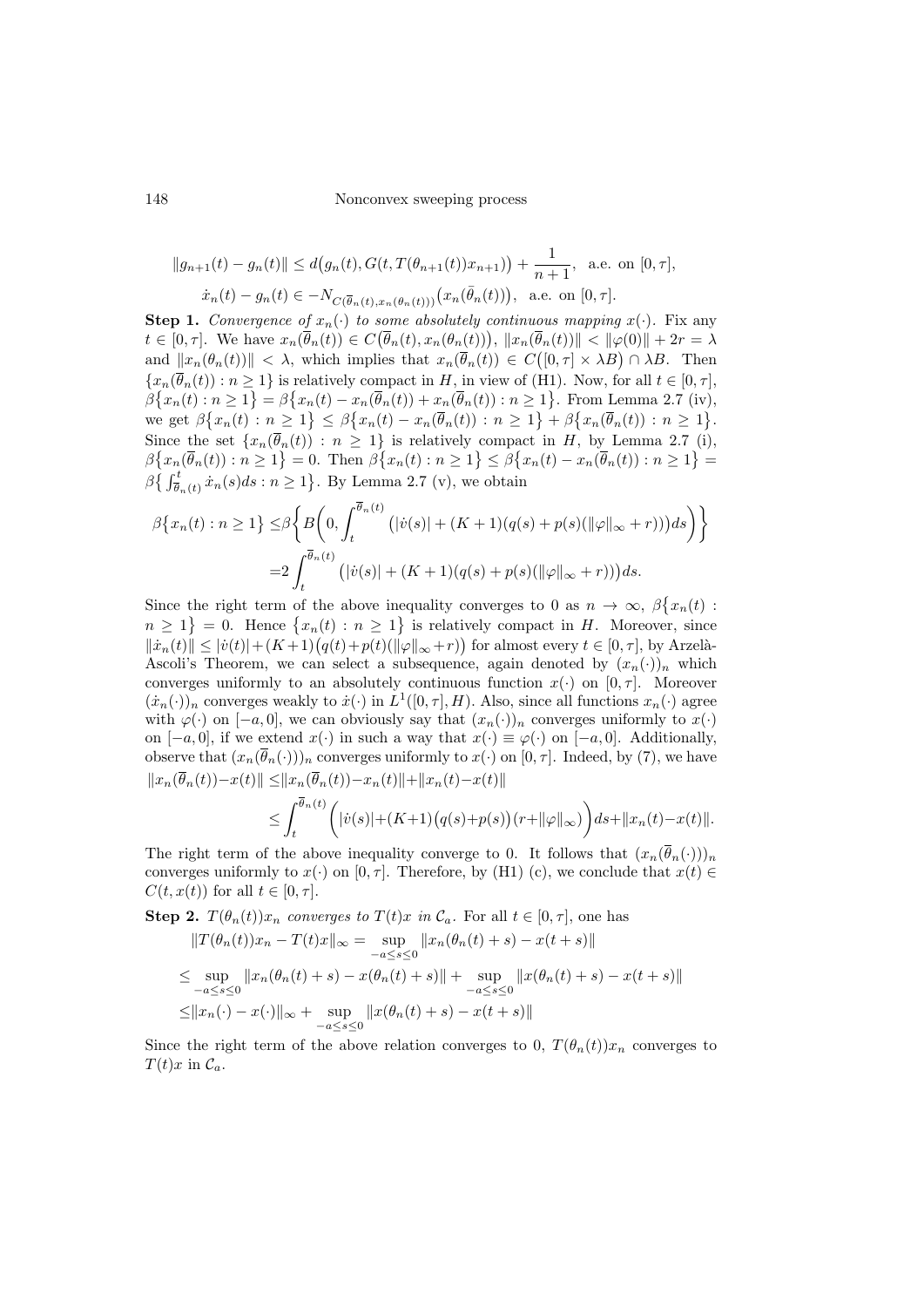Step 3.  $x(\cdot)$  is a solution of [\(1\)](#page-0-1). Let  $t \in [0, \tau]$ . From [\(H2\)](#page-4-1) and [\(5\)](#page-5-1), we have

$$
||g_{n+1}(t) - g_n(t)|| \le H\big(G(t, T(\theta_n(t))x_n), G(t, T(\theta_{n+1}(t))x_{n+1})\big) + \frac{1}{n+1}
$$
  

$$
\le m(t) ||T(\theta_n(t))x_n - T(\theta_{n+1}(t))x_{n+1}||_{\infty} + \frac{1}{n+1}.
$$

Since the right term of the above relation converges to 0,  $(g_n(t))_{n\geq 1}$  is a Cauchy sequence and  $(g_n(t))_{n\geq 1}$  converges to  $g(t)$ . Moreover, observe that

$$
d(g(t), G(t, T(t)x)) \le ||g(t) - g_n(t)|| + H(G(t, T(\theta_n(t))x_n), G(t, T(t)x))
$$
  
 
$$
\le ||g(t) - g_n(t)|| + m(t)||T(\theta_n(t))x_n - T(t)x||_{\infty}
$$

So  $g(t) \in G(t, T(t)x)$  for all  $t \in [0, \tau]$ . Now, the weak convergence of  $\dot{x}_n(\cdot)$  to  $\dot{x}(\cdot)$  in  $L^1([0,\tau], H)$  and the Mazur's lemma entail  $\dot{x}(t) - g(t) \in \bigcap \bar{co} \{\dot{x}_m(t) - g_m(t) : m \geq n\},$ n for a.e. on  $[0, \tau]$ .

Fix  $t \in [0, \tau] \setminus I$  and  $y \in H$ , where  $[0, \tau] \setminus I$  denote the set on which the above relations hold and I is a subset of  $[0, \tau]$  with null Lebesgue-measure. We have  $\langle y, \dot{x}(t) - g(t) \rangle \leq \inf_n \sup_{k \geq n} \langle y, \dot{x}_k(t) - g_k(t) \rangle$ . On the other hand, one has  $(\dot{x}_n(t) - g_n(t))$  $g_n(t)$   $\in -N_{C(\bar{\theta}_n(t),x_n(\theta_n(t)))}(x_n(\bar{\theta}_n(t))) \bigcap \gamma(t)\overline{B}$ , where  $\gamma(t) = |\dot{v}(t)| + (K+1)(q(t) +$  $p(t)(\|\varphi\|_{\infty}+r)).$  Hence, we get  $(\dot{x}_n(t)-g_n(t)) \in -\gamma(t)\partial d_{C(\bar{\theta}_n(t)),x_n(\theta_n(t)))}(x_n(\bar{\theta}_n(t))).$ Then, we deduce

$$
\langle y, \dot{x}(t) - g(t) \rangle \leq \gamma(t) \limsup_{n \to \infty} \sigma(y, -\partial d_{C(\bar{\theta}_n(t)), x_n(\theta_n(t)))} (x_n(\bar{\theta}_n(t)))
$$
  

$$
\leq \gamma(t) \sigma(y, -\partial d_{C(t, x(t))}(x(t))).
$$

So, the convexity and the closedness of the set  $\partial d_{C(t,x(t))}(x(t))$  ensure  $(\dot{x}(t)-g(t)) \in$  $-\gamma(t)\partial d_{C(t,x(t))}(x(t))\subset -N_{C(t,x(t))}(x(t)).$  Finally,  $\dot{x}(t) \in -N_{C(t,x(t))}(x(t)) +G(t,T(t)x)$ for almost all  $t \in [0, \tau]$ .

#### <span id="page-8-0"></span>4. Second order sweeping process with nonconvex perturbation

In this section, we prove the existence result of solutions for [\(2\)](#page-1-0). Assume that the following hypothesis hold:

<span id="page-8-1"></span>(H3)  $C : [0, b] \times H \times H \rightarrow 2^H$  is a set-valued map with nonempty and closed values satisfying:

(a) the family  $\{C(t, x, y) : (t, x, y) \in [0, b] \times H \times H\}$  is equi-uniformly subsmooth,

(b) for any  $I \times A \times A' \subset [0, b] \times H \times H$ , the set  $C(I \times A \times A')$  is ball-compact in H, (c) there exist an absolutely continuous function  $v : [0, b] \to \mathbb{R}$  and  $K, K' \in \mathbb{R}^+$  such that  $|d(x, C(t, x', x'')) - d(y, C(s, y', y''))| \le |v(t) - v(s)| + K||x' - y'|| + K'||x - y||,$ for all  $x, y, x', y', x'', y'' \in H$  and  $s, t \in [0, b],$ 

<span id="page-8-2"></span>(H4)  $F : [0, b] \times C_a \times C_a \rightarrow 2^H$  is a set-valued map with nonempty closed values satisfying

(i) For each  $\psi, \phi \in \mathcal{C}_a, t \mapsto F(t, \psi, \phi)$  is measurable,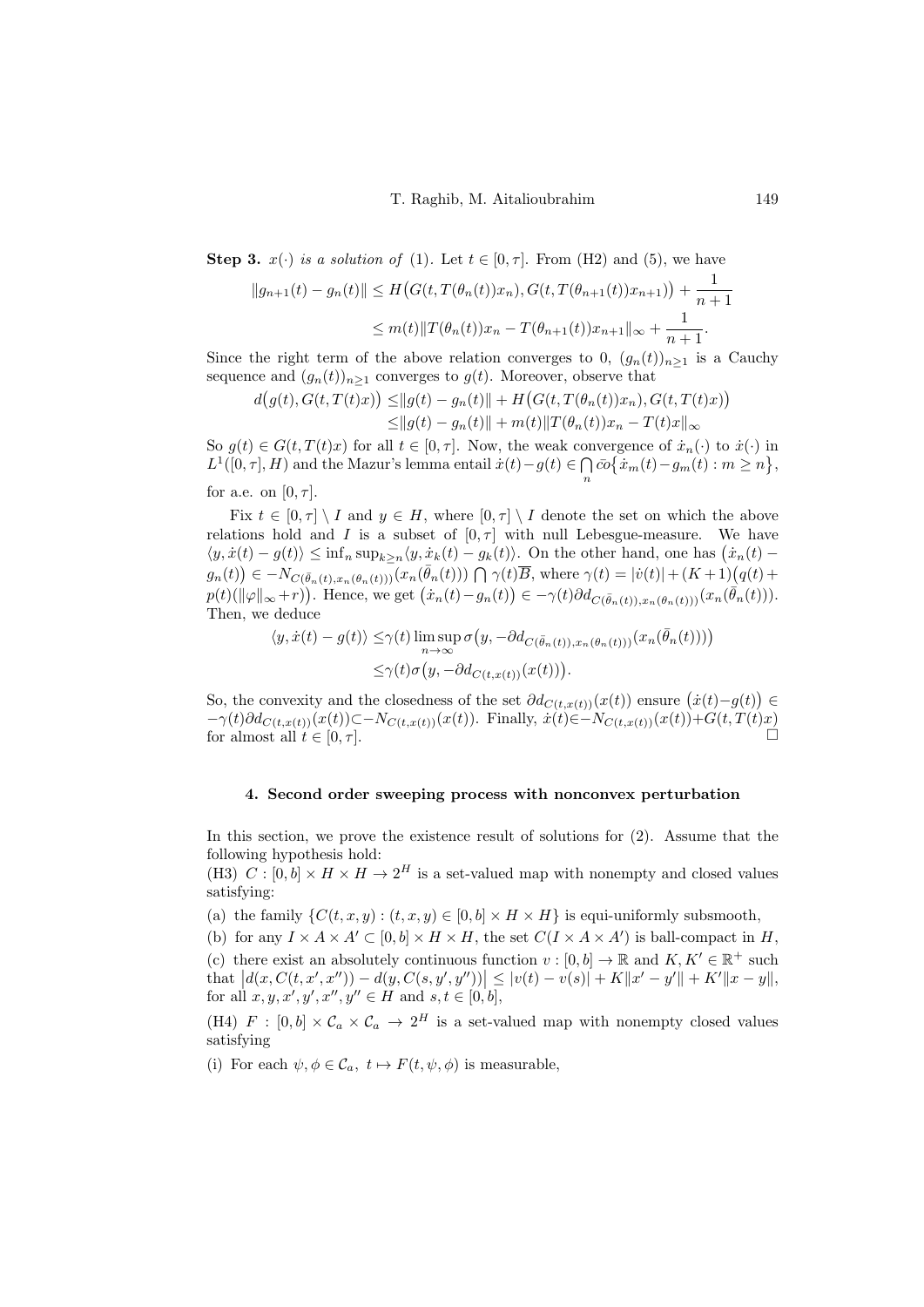(ii) There exists a function  $m(\cdot) \in L^1([0, b], \mathbb{R}^+)$  such that for all  $t \in [0, b]$  and for all  $\psi_1, \psi_2, \phi_1, \phi_2 \in \mathcal{C}_a, H\big(F(t, \psi_1, \phi_1), F(t, \psi_2, \phi_2)\big) \leq m(t) \left( \|\phi_1 - \phi_2\|_{\infty} + \|\psi_1 - \psi_2\|_{\infty} \right),$ (iii) For all  $\varphi \in \mathcal{C}_a$ , there exist  $r_1, r_2 > 0$  and three functions  $g(\cdot), p(\cdot), q(\cdot) \in$  $L^1([0, b], \mathbb{R}^+)$  such that for all  $t \in [0, b]$  and for all  $(\psi, \phi) \in B_a(\overline{\varphi}, r_1) \times B_a(\varphi, r_2)$ ,  $||F(t, \psi, \phi)|| \leq g(t) + p(t)||\psi||_{\infty} + q(t)||\phi||_{\infty}.$ 

We established the following result.

<span id="page-9-0"></span>THEOREM 4.1. If assumptions [\(H3\)](#page-8-1) and [\(H4\)](#page-8-2) are satisfied, then for all  $\varphi \in \mathcal{C}_a$  such that  $\varphi(0) \in C(0, \bar{\varphi}(0), \varphi(0))$ , there exist  $\tau > 0$  and a continuously differentiable function  $x(\cdot) : [-a, \tau] \to H$  such that  $\dot{x}(\cdot)$  is absolutely continuous on  $[0, \tau]$ , and  $x(\cdot)$  is a solution of  $(2)$ .

*Proof.* Fix  $\varphi \in C_a$  such that  $\varphi(0) \in C(0, \overline{\varphi}(0), \varphi(0))$ . There exist  $r_1, r_2 > 0$  and  $g(\cdot), p(\cdot), q(\cdot) \in L^1([0, b], \mathbb{R}^+)$  such that for all  $(t, \psi, \phi) \in [0, b] \times B_a(\overline{\varphi}, r_1) \times B_a(\varphi, r_2)$  $||F(t, \psi, \phi)|| \leq g(t) + p(t)||\psi||_{\infty} + q(t)||\phi||_{\infty}.$ 

Put  $r = \min\{\frac{r_1}{2}, \frac{r_2}{2}\}\$ . For simplification, set  $\delta(t) = g(t) + p(t)(\|\bar{\varphi}\|_{\infty} + r) + q(t)(\|\varphi\|_{\infty} + r)$ r),  $\forall t \in [0, b]$ . Let  $\tau_1 > 0$  and  $\tau_2 > 0$  such that

$$
\int_0^{\tau_1} (|\dot{v}(s)| + K\rho(s) + (K' + 1)\delta(s)) ds < \frac{r}{2} \quad \text{and} \quad \int_0^{\tau_2} \rho(s) ds < \frac{r}{2},
$$

where  $\rho(s) = \frac{r}{2} + ||\varphi(0)||$ , for all  $s \in [0, b]$ . For  $\varepsilon > 0$  set

$$
\eta_1(\varepsilon) = \sup \left\{ \gamma \in ]0, \varepsilon] : \left| \int_{t_1}^{t_2} \left( |v(s)| + K\rho(s) + (K' + 2)\delta(s) \right) ds \right| < \varepsilon
$$
\n
$$
\text{and} \left| \int_{t_1}^{t_2} \rho(s) ds \right| < \varepsilon \text{ if } |t_1 - t_2| < \gamma \right\}
$$
\n
$$
\text{and} \qquad \eta_2(\varepsilon) = \sup \left\{ \gamma \in ]0, \varepsilon] : \|\varphi(t_1) - \varphi(t_2)\| < \varepsilon
$$

and 
$$
\|\overline{\varphi}(t_1) - \overline{\varphi}(t_2)\| < \varepsilon
$$
 if  $|t_1 - t_2| < \gamma$ .

Put  $\eta(\varepsilon) = \min\{\eta_1(\varepsilon), \eta_2(\varepsilon)\}\$ and  $\tau = \min\{\tau_1, \tau_2, \frac{1}{2}\eta(\frac{r}{2}), b\}.$ 

We will use the following lemma to prove the main result of this section.

<span id="page-9-1"></span>LEMMA 4.2. If assumptions [\(H3\)](#page-8-1) and [\(H4\)](#page-8-2) are satisfied, then for all  $n \in \mathbb{N}^*$  and for all measurable function  $y(\cdot): [0, \tau] \to H$ , there exist two continuous maps  $x_n(\cdot)$ :  $[-a, \tau] \rightarrow H$ ,  $u_n(\cdot) : [-a, \tau] \rightarrow H$ , step functions  $\theta_n(\cdot), \bar{\theta}_n(\cdot) : [0, \tau] \rightarrow [0, \tau]$  and  $f_n(\cdot) \in L^1([0,\tau],H)$  such that  $(i)$   $f_n(t) \in F(t, T(\theta_n(t))x_n, T(\theta_n(t))u_n), u_n(\bar{\theta}_n(t)) \in C(\bar{\theta}_n(t), x_n(\bar{\theta}_n(t)), u_n(\theta_n(t))),$ for all  $t \in [0, \tau]$ ;

<span id="page-9-4"></span><span id="page-9-2"></span>
$$
(ii) \|f_n(t) - y(t)\| \le d\big(y(t), F(t, T(\theta_n(t))x_n, T(\theta_n(t))u_n)\big) + \frac{1}{n} \text{ for almost all } t \in [0, \tau];
$$

$$
(iii) \ (\dot{u}_n(t) - f_n(t)) \in -N_{C(\bar{\theta}_n(t),x_n(\bar{\theta}_n(t)),u_n(\theta_n(t)))}(u_n(\bar{\theta}_n(t))) \text{ for almost all } t \in [0,\tau];
$$

<span id="page-9-3"></span>
$$
(iv) \ \left\| \dot{u}_n(t) - f_n(t) \right\| \leq |\dot{v}(t)| + K\rho(t) + (K' + 1)\delta(t) \ \textit{for almost every } t \in [0, \tau];
$$

(v) 
$$
x_n(t) = \overline{\varphi}(0) + \int_0^t u_n(\theta_n(s))ds
$$
 for every  $t \in [0, \tau]$ ;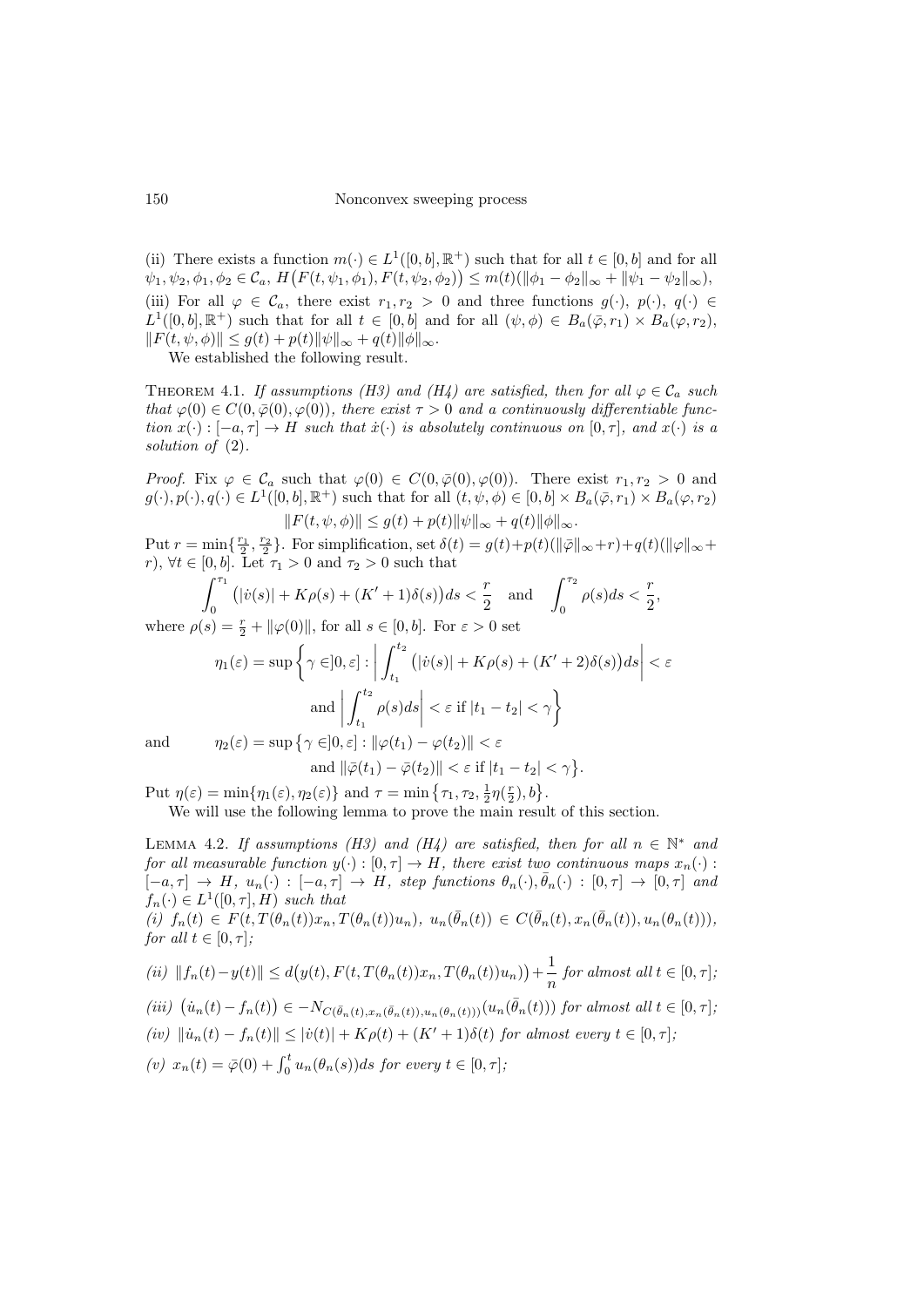<span id="page-10-0"></span>(vi)  $x_n(t) \in \overline{B}(\overline{\varphi}(0), \frac{r}{2}), u_n(t) \in \overline{B}(\varphi(0), \frac{r}{2}), T(\theta_n(t))x_n \in \overline{B}_a(\overline{\varphi}, r)$  and  $T(\theta_n(t))u_n \in$  $\overline{B}_a(\varphi, r)$  for every  $t \in [0, \tau]$ .

*Proof.* Fix  $n \in \mathbb{N}^*$  and let  $y(\cdot) : [0, \tau] \to H$  be a measurable function. Consider a sequence  $(P_n)_n$  of subdivisions of  $[0, \tau] : P = \left\{0 = t_0^n < t_1^n < \ldots < t_2^n = \tau \right\},\$ where  $t_i^n = i \frac{\tau}{2^n}$  for  $0 \le i \le 2^n$ . Let us define the functions  $x_n(\cdot)$  and  $u_n(\cdot)$ as follows. Set  $x_n(s) = \overline{\varphi}(s)$  and  $u_n(s) = \varphi(s)$  for all  $s \in [-a, 0]$ . Put  $x_0^n =$  $\bar{\varphi}(0)$  and  $u_0^n = \varphi(0) \in C(t_0^n, x_0^n, u_0^n)$ . By Lemma [2.5,](#page-3-5) the set-valued map  $t \mapsto$  $F(t,T(t_0^n)x_n,T(t_0^n)u_n)$  is measurable. Hence, there exists  $f_0^n(\cdot) \in L^1([t_0^n,t_1^n],H)$ such that  $f_0^n(t) \in F(t, T(t_0^n)x_n, T(t_0^n)u_n)$  for all  $t \in [t_0^n, t_1^n]$  and  $||f_0^n(t) - y(t)|| \le$  $d(y(t), F(t, T(t_0^n)x_n, T(t_0^n)u_n)) + \frac{1}{n}$ , for almost all  $t \in [t_0^n, t_1^n]$ . Set  $x_n(t) = x_0^n +$  $(t-t_0^n)u_0^n, \forall t \in [t_0^n,t_1^n]$  and put  $x_n(t_1^n)=x_1^n$ . By the ball compactness of the set  $C(t_1^n, x_1^n, u_0^n)$ , there exists some point  $u_1^n \in \text{Proj}_{C(t_1^n, x_1^n, u_0^n)}$  $\left(u_0^n + \int_{t_0^n}^{t_1^n} f_0^n(s) ds\right)$ . Note

that 
$$
u_1^n \in C(t_1^n, x_1^n, u_0^n)
$$
 and  
\n
$$
\parallel n \qquad \left( n \qquad t_1^n \right)
$$

$$
\left\|u_{1}^{n} - \left(u_{0}^{n} + \int_{t_{0}^{n}}^{t_{1}^{n}} f_{0}^{n}(s)ds\right)\right\| = d_{C(t_{1}^{n}, x_{1}^{n}, u_{0}^{n})} \left(u_{0}^{n} + \int_{t_{0}^{n}}^{t_{1}^{n}} f_{0}^{n}(s)ds\right)
$$
  

$$
\leq \int_{t_{0}^{n}}^{t_{1}^{n}} \left(|v(s)| + K'(g(s) + p(s)||\overline{\varphi}\|_{\infty} + q(s)||\varphi\|_{\infty}\right) + K\|\varphi(0)\|\right)ds
$$
  

$$
\leq \int_{t_{0}^{n}}^{t_{1}^{n}} \left(|v(s)| + K'(g(s) + p(s)||\overline{\varphi}\|_{\infty} + q(s)||\varphi\|_{\infty}\right) + K\rho(s)\right)ds.
$$

Now, set  $u_n(t)=u_0^n+\frac{\alpha(t)-\alpha(t_0^n)}{\alpha(t^n)-\alpha(t_n^n)}$  $\alpha(t_1^n) {-} \alpha(t_0^n)$  $\left(u_1^n-u_0^n\right)$  $\int_0^{t_1^n}$  $t_0^n$  $f_0^n(s)ds$  +  $\int_0^t$  $t_0^n$  $f_0^n(s)ds, \ \forall t \in [t_0^n, t_1^n],$ 

where 
$$
\alpha(t) = \int_0^t (|\dot{v}(s)| + K\rho(s) + K'\delta(s))ds
$$
,  $\forall t \in [0, \tau]$ . So, for all  $t \in [t_0^n, t_1^n]$ ,  
\n
$$
||u_n(t) - \varphi(0)|| \leq \frac{\alpha(t) - \alpha(t_0)}{\alpha(t_1^n) - \alpha(t_0^n)} ||u_1^n - u_0^n - \int_{t_0^n}^{t_1^n} f_0^n(s)ds|| + \int_{t_0^n}^t ||f_0^n(s)||ds
$$
\n
$$
\leq \alpha(t) - \alpha(t_0^n) + \int_0^t \delta(s)ds \leq \int_0^t (|v(s)| + K\rho(s) + (K' + 1)\delta(s))ds \leq \frac{r}{2}
$$

 $t_0^n$  $t_0^n$ 2 and  $||x_n(t) - \bar{\varphi}(0)|| \leq \int_{t_0^n}^t \rho(s)ds \leq \frac{r}{2}$ , which is equivalent to  $u_n(t) \in \overline{B}(\varphi(0), \frac{r}{2})$  and  $x_n(t) \in \overline{B}(\overline{\varphi}(0), \frac{r}{2})$  for all  $t \in [t_0^n, t_1^n]$ . Now, by the same arguments us in the last section, we can prove that  $T(t_1^n)x_n \in \overline{B}_a(\overline{\varphi}, r)$  and  $T(t_1^n)u_n \in \overline{B}_a(\varphi, r)$ .

We reiterate this process for constructing the sequences  $(f_i^n(\cdot))_i, (x_i^n)_i$  and  $(u_i^n)_i$ and the functions  $x_n(\cdot)$  and  $u_n(\cdot)$  satisfying, for all  $0 \leq i \leq 2^n$  and for all  $t \in [t_i^n, t_{i+1}^n]$ , the following assertions:

$$
f_i^n(t) \in F(t, T(t_i^n)x_n, T(t_i^n)u_n),
$$
  
\n
$$
u_0^n \in C(t_0^n, x_n(t_0^n), u_n(t_0^n)), u_{i+1}^n \in C(t_{i+1}^n, x_n(t_{i+1}^n), u_n(t_i^n)),
$$
  
\n
$$
||x_n(t) - \bar{\varphi}(0)|| \le \int_{t_0^n}^t \rho(s)ds,
$$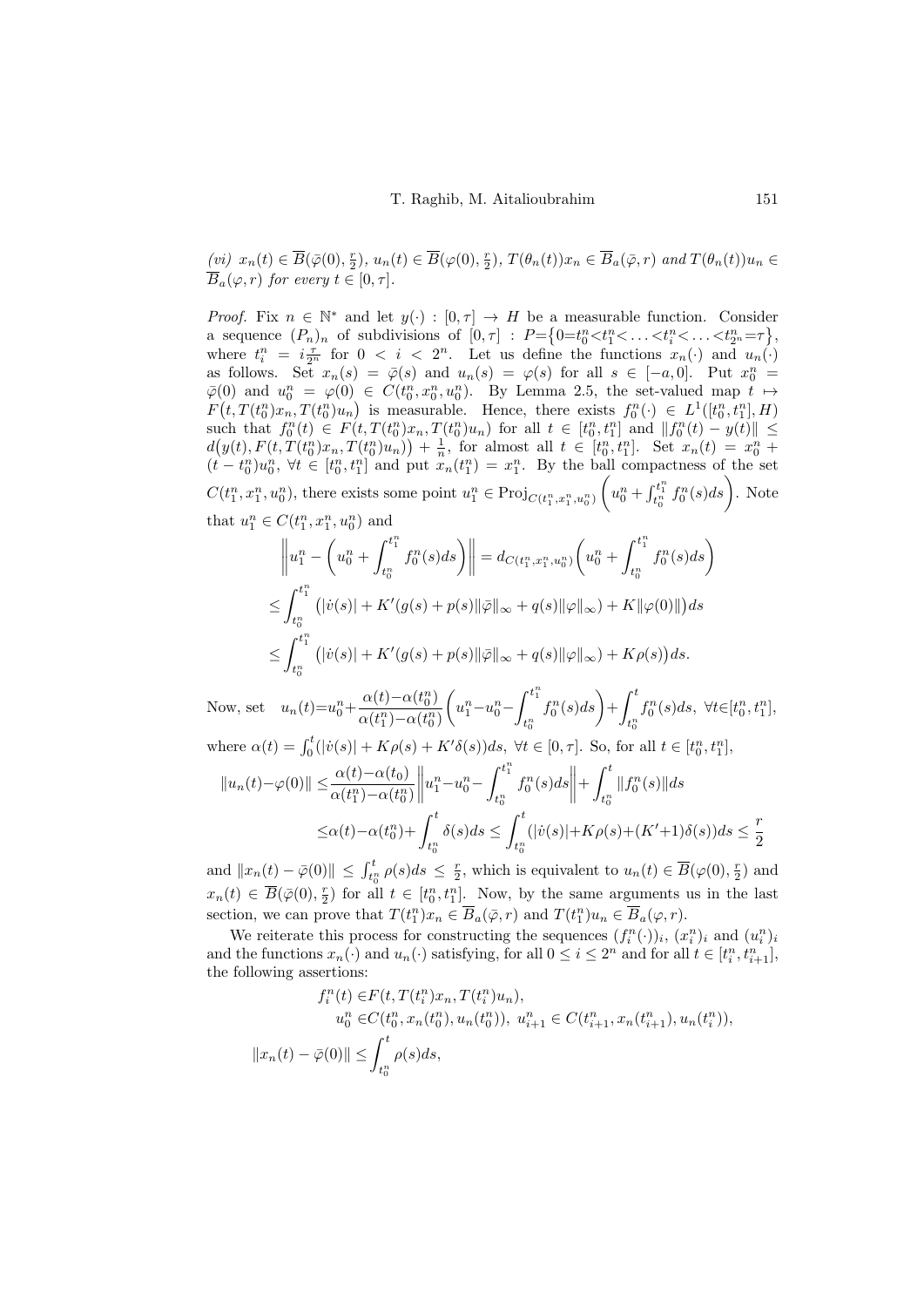$$
x_n(t) \in \overline{B}(\bar{\varphi}(0), \frac{r}{2}), T(t_{i+1}^n)x_n \in \overline{B}_a(\bar{\varphi}, r),
$$
  
\n
$$
||u_n(t) - \varphi(0)|| \le \int_{t_0^n}^t (|\dot{v}(s)| + K\rho(s) + (K' + 1)\delta(s))ds,
$$
  
\n
$$
u_n(t) \in \overline{B}(\varphi(0), \frac{r}{2}), T(t_{i+1}^n)u_n \in \overline{B}_a(\varphi, r),
$$
  
\n
$$
||f_i^n(t) - y(t)|| \le d(y(t), F(t, T(t_i^n)x_n, T(t_i^n)u_n)) + \frac{1}{n}, \text{ a.e.}
$$
  
\n
$$
u_{i+1}^n \in \text{Proj}_{C(t_{i+1}^n, x_n(t_{i+1}^n), u_n(t_i^n))} \left(u_i^n + \int_{t_i^n}^{t_{i+1}^n} f_i^n(s)ds\right),
$$
  
\n
$$
||n_n - (n_n + \int_{t_{i+1}^n}^{t_{i+1}^n} f_i^n(s) ds) || \le \int_{t_i^n}^{t_{i+1}^n} f_i^n(s) ds + K(s) + K(s) \le C
$$

<span id="page-11-0"></span>
$$
\left\|u_{i+1}^n - \left(u_i^n + \int_{t_i^n}^{t_{i+1}^n} f_i^n(s)ds\right)\right\| \le \int_{t_i^n}^{t_{i+1}^n} (|v(s)| + K\rho(s) + K'\delta(s))ds,
$$
  

$$
u_n(t) = u_i^n + \frac{\alpha(t) - \alpha(t_i^n)}{\alpha(t_{i+1}^n) - \alpha(t_i^n)} \left(u_{i+1}^n - u_i^n - \int_{t_i^n}^{t_{i+1}^n} f_i^n(s)ds\right) + \int_{t_i^n}^t f_i^n(s)ds,
$$
  

$$
x_n(t) = x_i^n + (t - t_i^n)u_i^n.
$$

Now, we define the functions  $\theta_n(\cdot), \bar{\theta}_n(\cdot) : [0, \tau] \to [0, \tau]$  and  $f_n(\cdot) \in L^1([0, \tau], H)$  by setting for all  $t \in [t_i^n, t_{i+1}^n]$ 

$$
\bar{\theta}_n(t) = t_{i+1}^n, \qquad \theta_n(t) = t_i^n \qquad \text{and} \qquad f_n(t) = f_i^n(t),
$$
  

$$
\bar{\theta}(\tau) = \tau, \qquad \theta_n(\tau) = t_{2^n - 1}^n \qquad \text{and} \qquad f_n(\tau) = f_{2^n - 1}^n(\tau).
$$

Next, we can easily verify that  $x_n(\cdot)$  and  $u_n(\cdot)$  are absolutely continuous. Now, remark that for all  $0 \leq i \leq 2^n - 1$  and for almost every t in  $[t_i^n, t_{i+1}^n]$ ,

$$
\dot{u}_n(t) = \frac{\dot{\alpha}(t)}{\alpha(t_{i+1}^n) - \alpha(t_i^n)} \left( u_{i+1}^n - u_i^n - \int_{t_i^n}^{t_{i+1}^n} f_i^n(s) ds \right) + f_n(t).
$$

Then, for almost every  $t \in [0, \tau]$ ,  $\|\dot{u}_n(t) - f_n(t)\| \leq |\dot{v}(t)| + K\rho(t) + (K' + 1)\delta(t)$ . Also, by construction and the relation [\(8\)](#page-11-0), we have for almost every  $t \in [0, \tau]$ ,

$$
(i_n(t) - f_n(t)) \in -N_{C(\bar{\theta}_n(t), x_n(\bar{\theta}_n(t)), u_n(\theta_n(t)))}(u_n(\bar{\theta}_n(t))).
$$
  
Then the proof is complete.

Now, we will prove Theorem [4.1.](#page-9-0) In view of Lemma [4.2,](#page-9-1) we can define inductively sequences  $(f_n(\cdot))_{n\geq 1}$ ,  $(x_n(\cdot))_{n\geq 1}$ ,  $(u_n(\cdot))_{n\geq 1} \subset \mathcal{C}([-a,\tau],H)$  and  $(\theta_n(\cdot))_{n\geq 1}$ ,  $(\bar{\theta}_n(\cdot))_{n\geq 1} \subset S([0,\tau], [0,\tau])$  satisfying the assertions [\(i\)](#page-9-2)[-\(vi\).](#page-10-0) By the same technics of the last section, we can prove that, for every  $t \in [0, \tau]$ , the set  $\{u_n(t) : n \geq 1\}$ is relatively compact in  $H$ . On the other hand, by [\(iv\),](#page-9-3) we have, for almost all  $t \in [0, \tau], ||\dot{u}_n(t)|| \leq |\dot{v}(t)| + K\rho(t) + (K' + 2)\delta(t)$ . By Arzelà-Ascoli's Theorem, we can select a subsequence, again denoted by  $(u_n(\cdot))_n$  which converges uniformly to an absolutely continuous function  $u(\cdot)$  on  $[0, \tau]$ , moreover  $\dot{u}_n(\cdot)$  converges weakly to  $\dot{u}(\cdot)$ in  $L^1([0,\tau], H)$ . Also, since all functions  $u_n(\cdot)$  agree with  $\varphi(\cdot)$  on  $[-a, 0]$ , we can say, as above, that  $u_n(\cdot)$  converges uniformly to  $u(\cdot)$  on  $[-a, \tau]$ . In addition, since

$$
||u_n(\theta_n(t)) - u(t)|| \le ||u_n(\theta_n(t)) - u_n(t)|| + ||u_n(t) - u(t)||
$$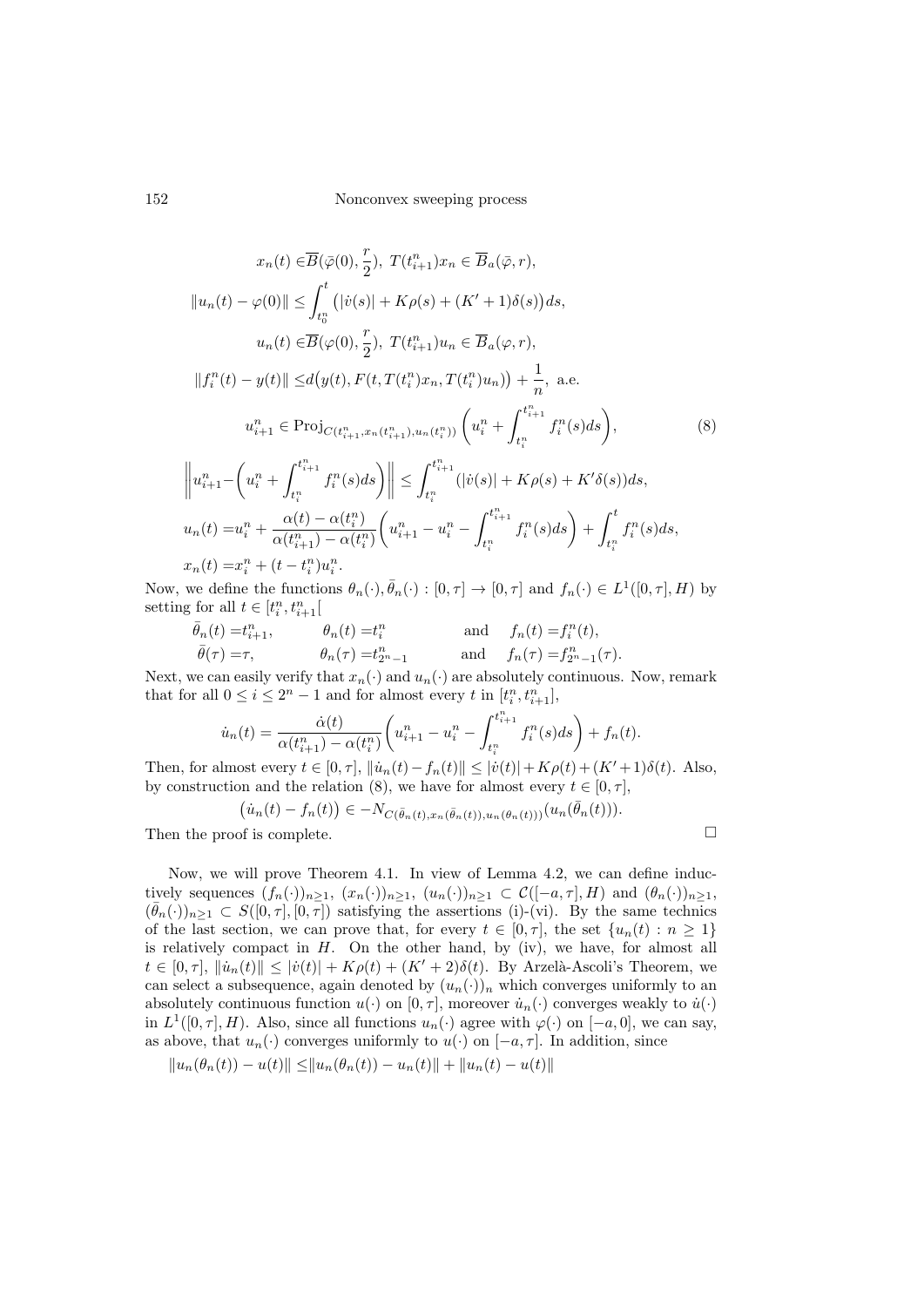$$
\leq \int_{\theta_n(t)}^t (|\dot{v}(s)| + K\rho(s) + (K' + 2)\delta(s))ds + ||u_n(t) - u(t)||
$$

and the right term of the above inequality converges to 0 as  $n \to \infty$ , we can conclude that  $(u_n(\theta_n(\cdot)))_n$  converges uniformly to  $u(\cdot)$  on  $[0, \tau]$ . By the same argument, we can prove that  $(u_n(\bar{\theta}_n(\cdot)))_n$  converges uniformly to  $u(\cdot)$  on  $[0, \tau]$ . Next, set  $x(t)$  $\bar{\varphi}(0) + \int_0^t u(s)ds$  for all  $t \in [0, \tau]$ . We have  $||x_n(t) - x(t)|| \leq \int_0^{\tau} ||u_n(\theta_n(s)) - u(s)|| ds$ ,  $\forall t \in [0, \tau]$ . Hence, the sequence  $(x_n(\cdot))_n$  converges uniformly to a function  $x(\cdot)$ . Also, since all functions  $x_n(\cdot)$  agree with  $\overline{\varphi}(\cdot)$  on  $[-a, 0]$ , we can obviously say that  $x_n(\cdot)$ converges uniformly to  $x(\cdot)$  on  $[-a, \tau]$ , if we extend  $x(\cdot)$  in such a way that  $x(\cdot) \equiv \overline{\varphi}(\cdot)$ on  $[-a, 0]$ . Additionally, observe that for all  $t \in [0, \tau]$ 

$$
||x_n(\bar{\theta}_n(t)) - x(t)|| \le ||x_n(\bar{\theta}_n(t)) - x_n(t)|| + ||x_n(t) - x(t)|| \le \int_t^{\bar{\theta}_n(t)} \rho(s)ds + ||x_n(t) - x(t)||
$$

Thus  $x_n(\bar{\theta}_n(\cdot))$  converges uniformly to  $x(\cdot)$ . By the same argument, we can prove that  $x_n(\theta_n(\cdot))$  converges uniformly to  $x(\cdot)$ . Moreover, one has  $u(t) \in C(t, x(t), u(t)),$ for all  $t \in [0, \tau]$ . On the other hand, since  $\dot{x}_n(t) = u_n(\theta_n(t))$ , for almost all  $t \in [0, \tau]$ , the sequence  $(\dot{x}_n(\cdot))_n$  converges uniformly to  $u(\cdot)$ . So, from

$$
x_n(t) = \bar{\varphi}(0) + \int_0^t \dot{x}_n(s)ds, \quad \forall t \in [0, \tau],
$$
  
we get  

$$
x(t) = \bar{\varphi}(0) + \int_0^t u(s)ds, \quad \forall t \in [0, \tau].
$$

So  $\dot{x}(t) = u(t)$  and  $\ddot{x}(t) = \dot{u}(t)$  for almost all  $t \in [0, \tau]$ . Now, if we apply the same arguments of the last section, we can prove that  $T(\theta_n(t))x_n$  converges to  $T(t)x$  and  $T(\theta_n(t))u_n$  converges to  $T(t)u$  in  $\mathcal{C}_a$ . In the next, we shall prove that  $x(\cdot)$  is a solution of [\(2\)](#page-1-0). Let  $t \in [0, \tau]$ . From [\(i\)](#page-9-2) and [\(ii\)](#page-9-4) we deduce

 $||f_{n+1}(t)-f_n(t)||$ 

$$
\leq H\left(F(t,T(\theta_n(t))x_n,T(\theta_n(t))u_n),F(t,T(\theta_{n+1}(t))x_{n+1},T(\theta_{n+1}(t))u_{n+1})\right)+\frac{1}{n+1}
$$
  

$$
\leq m(t)\left(\|T(\theta_n(t))x_n-T(\theta_{n+1}(t))x_{n+1}\|_{\infty}+\|T(\theta_n(t))u_n-T(\theta_{n+1}(t))u_{n+1}\|_{\infty}\right)+\frac{1}{n+1}
$$

The right term of the above relation converges to 0. Hence  $(f_n(t))_{n>1}$  is a Cauchy sequence and  $f_n(t)$  converges to  $f(t)$ . Moreover, from the following inequality

$$
d(f(t), F(t, T(t)x, T(t)u))
$$
  
\n
$$
\leq ||f(t) - f_n(t)|| + H(F(t, T(\theta_n(t))x_n, T(\theta_n(t))u_n), F(t, T(t)x, T(t)u))
$$
  
\n
$$
\leq ||f(t) - f_n(t)|| + m(t) \Big( ||T(\theta_n(t))x_n - T(t)x||_{\infty} + ||T(\theta_n(t))u_n - T(t)u||_{\infty} \Big)
$$

we get  $f(t) \in F(t, T(t)x, T(t)u)$  for all  $t \in [0, \tau]$ . Now, as in the previous section, we can prove that  $\dot{u}(t) \in -N_{C(t,x(t),u(t))}(u(t))+F(t,T(t)x,T(t)u)$ , a.e. on  $[0,\tau]$ . Finally, we get  $\ddot{x}(t) \in -N_{C(t,x(t),\dot{x}(t))}(\dot{x}(t)) + F(t,T(t)x,T(t)\dot{x}),$  and  $\dot{x}(t) \in C(t,x(t),\dot{x}(t))$  for almost every  $t \in [0, \tau]$ . The proof is complete.